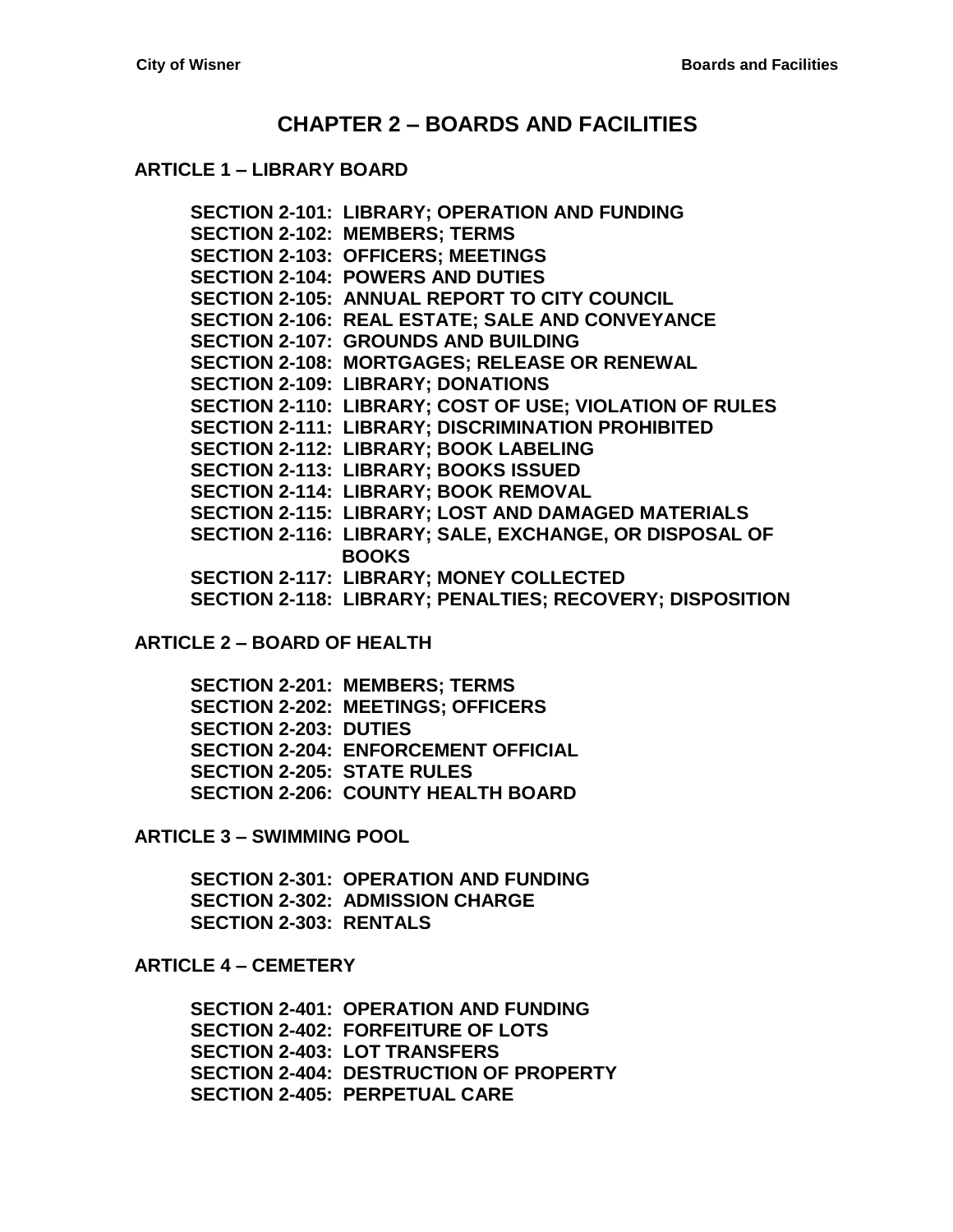**[SECTION 2-406: VAULTS](#page-16-0) [SECTION 2-407: GRAVE ORNAMENTS](#page-16-1)**

**ARTICLE 5 – [TREE BOARD](#page-18-0)**

**[SECTION 2-501: ESTABLISHMENT](#page-18-1) [SECTION 2-502: TREES; DEFINITIONS](#page-18-2) [SECTION 2-503: TREES; SPECIES](#page-18-3) TO BE PLANTED [SECTION 2-504: TREES; SPACING](#page-18-4) [SECTION 2-505: TREES; DISTANCE FROM CURB AND SIDEWALK](#page-19-0) [SECTION 2-506: TREES; DISTANCE FROM STREET CORNERS AND](#page-19-1)  [FIRE HYDRANTS](#page-19-1) [SECTION 2-507: TREES; UTILITIES](#page-19-2) [SECTION 2-508: TREES; MAINTENANCE, REMOVAL; PLANTING BY](#page-19-3)  [ADJACENT PROPERTY OWNERS](#page-19-3) [SECTION 2-509: TREES; TOPPING](#page-19-4) [SECTION 2-510: TREES; PRUNING; CLEARANCE](#page-20-0) [SECTION 2-511: TREES; INJURY OR DAMAGE](#page-20-1) [SECTION 2-512: TREES; PUBLIC SERVICE COMPANIES](#page-20-2) [SECTION 2-513: TREES; DEAD OR](#page-20-3) DISEASED TREE REMOVAL ON [PRIVATE PROPERTY](#page-20-3) [SECTION 2-514: TREES; REMOVAL](#page-21-0) OF STUMPS [SECTION 2-515: INTERFERENCE WITH TREE BOARD](#page-21-1)**

**ARTICLE 6 – [PLANNING COMMISSION](#page-22-0)**

**[SECTION 2-601: MEMBERS](#page-22-1) [SECTION 2-602: ALTERNATE MEMBER](#page-22-2) [SECTION 2-603: TERMS; VACANCIES](#page-22-3) [SECTION 2-604: OFFICERS; MEETINGS](#page-23-0) [SECTION 2-605: FUNDING](#page-23-1) [SECTION 2-606: POWERS AND DUTIES; APPEAL](#page-23-2)**

**ARTICLE 7 – [BOARD OF ADJUSTMENT](#page-26-0)**

**[SECTION 2-701: COMPREHENSIVE DEVELOPMENT PLAN](#page-26-1) [SECTION 2-702: MEMBERS](#page-26-2) [SECTION 2-703: OFFICERS; MEETINGS](#page-26-3) [SECTION 2-704: POWERS AND DUTIES; APPEALS; INTERPRETATION](#page-27-0)  [OF MAPS; VARIANCES](#page-27-0) [SECTION 2-705: APPEAL PROCEDURE](#page-29-0)**

**ARTICLE 8 – [HOUSING AUTHORITY](#page-30-0)**

**SECTION [2-801: CONTINUED EXISTENCE AS HOUSING AGENCY](#page-30-1) [SECTION 2-802: MEMBERS; TERMS; RESIDENCY; EXPENSES](#page-30-2)**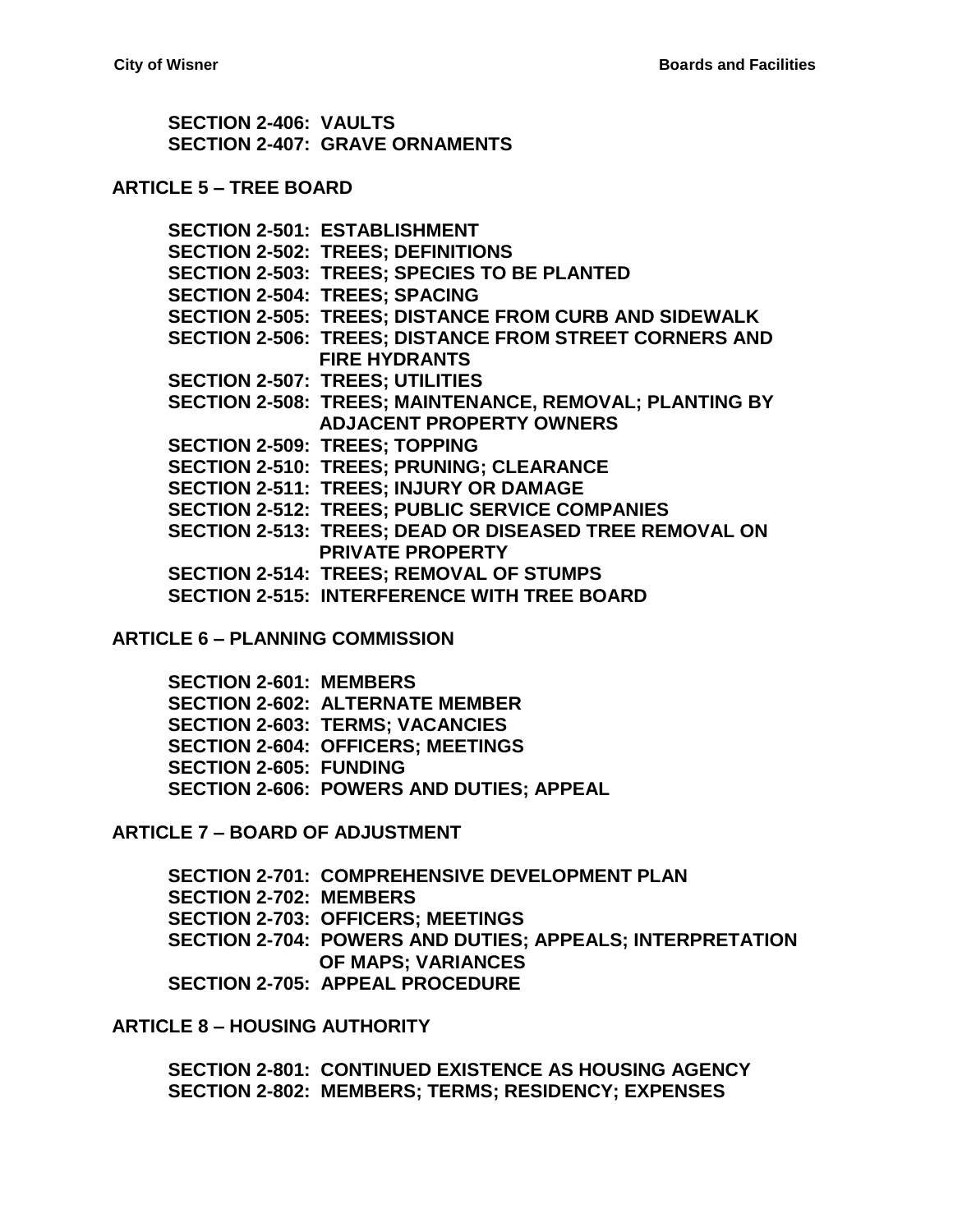**[SECTION 2-803: MEETINGS](#page-30-3) [SECTION 2-804: DUTIES](#page-31-0) [SECTION 2-805: REMOVAL OF MEMBER](#page-31-1) [SECTION 2-806: CONFLICT OF INTEREST](#page-31-2)**

**ARTICLE 9 – [WISNER CARE CENTER](#page-32-0)**

**[SECTION 2-901: ADVISORY BOARD; CREATION](#page-32-1) [SECTION 2-902: ADVISORY BOARD; QUALIFICATIONS; TERMS](#page-32-2) [SECTION 2-903: ADVISORY BOARD; POWERS AND DUTIES](#page-32-3) [SECTION 2-904: MANAGEMENT](#page-32-4)**

**[ARTICLE 10 –](#page-34-0) AUDITORIUM**

**[SECTION 2-1001: OWNERSHIP](#page-34-1) [SECTION 2-1002: RENTALS](#page-34-2) [SECTION 2-1003: RULES AND REGULATIONS](#page-34-3)**

**[ARTICLE 11 ─ COMMUNITY REDEVELOPMENT AUTHORITY](#page-36-0)**

**[SECTION 2-1101: CREATION; MEMBERS; TERMS](#page-36-1) [SECTION 2-1102: POWERS](#page-36-2)**

**ARTICLE 12 – [PENAL PROVISION](#page-38-0)**

**[SECTION 2-1201: VIOLATION; PENALTY](#page-38-1)**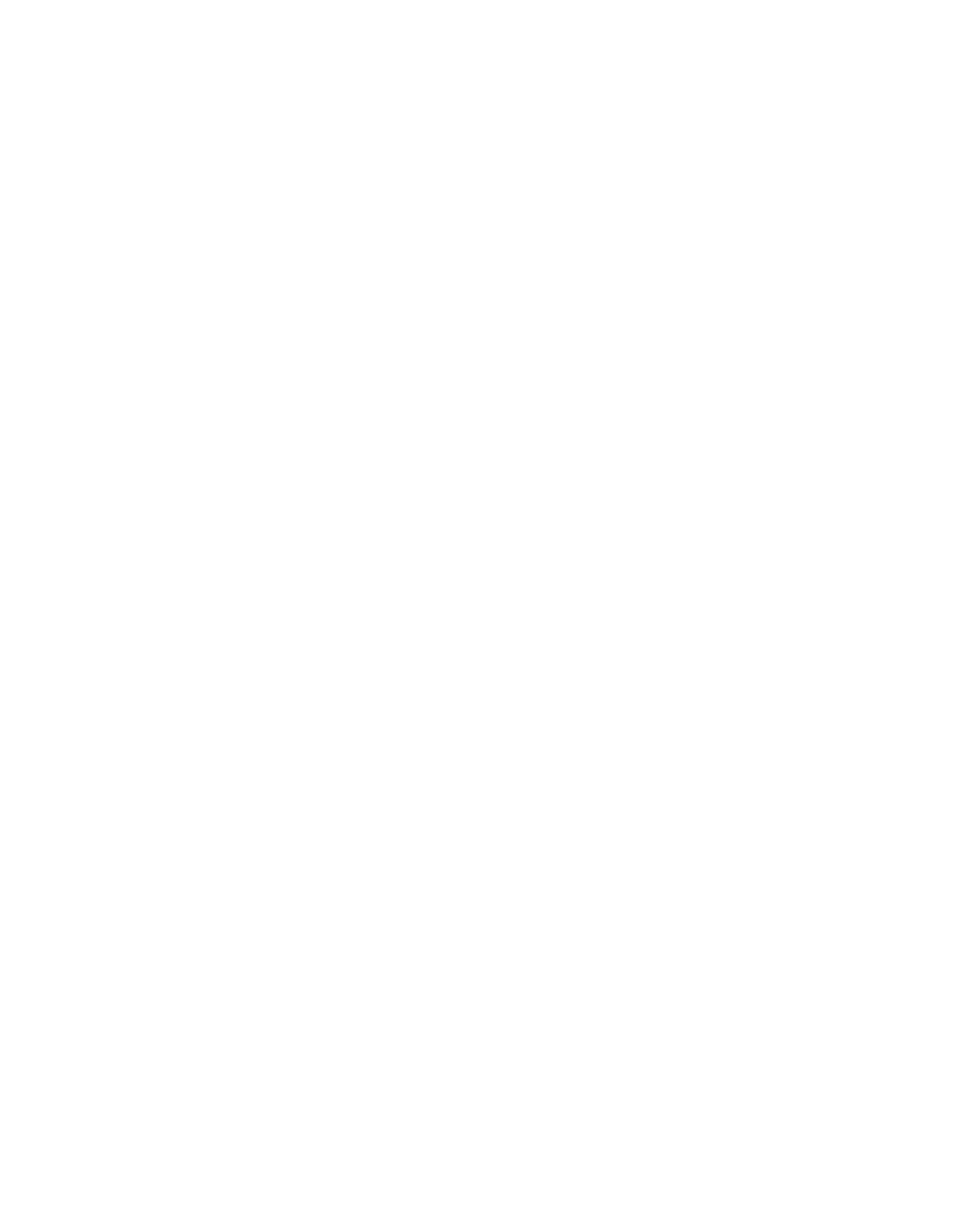# **CHAPTER 2 – BOARDS AND FACILITIES**

# **Article 1 – Library Board**

## <span id="page-4-2"></span><span id="page-4-1"></span><span id="page-4-0"></span>**SECTION 2-101: LIBRARY; OPERATION AND FUNDING**

A. The City Council may levy a tax of not more than \$0.105 on each \$100.00 upon the taxable value of all the taxable property in the city annually to be levied and collected in like manner as other taxes in the city for support of the library. The levy shall be subject to Neb. Rev. Stat. §§77-3442 and 77-3443. The amount collected from such levy shall be known as the library fund and shall also include all gifts, grants, deeds of conveyance, bequests, or other valuable income-producing property and real estate from any source for the purpose of endowing the public library. All money collected by the library shall be turned over at least monthly by the librarian to the city treasurer along with a report of the sources of the revenue.

B. All taxes levied or collected and all funds donated or in any way acquired for the erection, maintenance, or support of the public library shall be kept for the use of the library separate and apart from all other funds of the city, shall be drawn upon and paid out by the city treasurer upon vouchers signed by the president of the Library Board and authenticated by the secretary of the board, and shall not be used or disbursed for any other purpose or in any other manner. The city may establish a public library sinking fund for major capital expenditures.

(Neb. Rev. Stat. §§51-201, 51-209)

#### <span id="page-4-3"></span>**SECTION 2-102: MEMBERS; TERMS**

The Library Board shall have control and management of the library. The board shall consist of five members who are residents of the city. The City Council shall by ordinance adopt the manner in which the members of the board are to be chosen. If the members are to be chosen by appointment, the nominated members must receive a majority vote of the council. If the members are to be elected, the usual election procedures of the city shall be followed. Each member shall serve a term of four years. The terms of members serving on the effective date of a change in the number of members shall not be shortened, and any successors to those members shall be appointed as the terms of those members expire. In case of vacancy for any reason, the City Council shall fill such vacancy for the unexpired term. No council member shall be a member of the Library Board. No board member shall receive any pay or compensation for any services rendered as a member of the board. (Neb. Rev. Stat. §51-202)

#### <span id="page-4-4"></span>**SECTION 2-103: OFFICERS; MEETINGS**

The Library Board shall meet at such times as the City Council may designate. At the time of the first meeting each year, the members shall organize by selecting from their number a president, secretary, and such other officers as may be necessary. No member of the Library Board shall serve in the capacity of both president and secre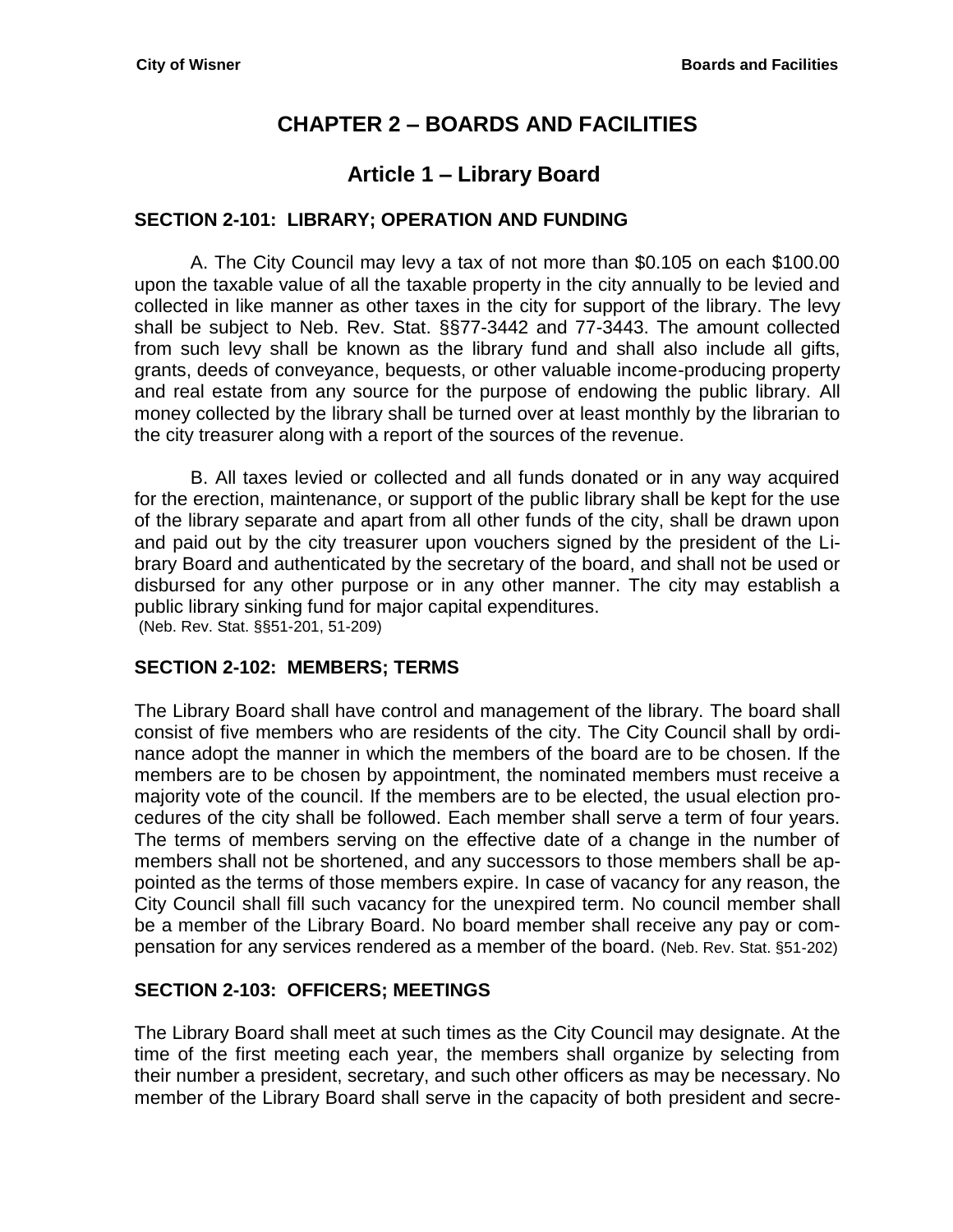tary. It shall be the duty of the secretary to prepare an agenda for all regular and special meetings, to keep the full and correct minutes and records of all meetings, and to file the same with the city clerk, where they shall be available for public inspection during office hours within ten working days or before the next board meeting, whichever is earlier. A majority of the board members shall constitute a quorum for the transaction of business. Special meetings may be held upon the call of the president or any three board members. (Neb. Rev. Stat. §51-204)

## <span id="page-5-0"></span>**SECTION 2-104: POWERS AND DUTIES**

A. The Library Board shall have the power to make and adopt such bylaws, rules, and regulations for its own guidance and for the government of the library as it may deem expedient, not inconsistent with Neb. Rev. Stat. §§51-201 through 51-219.

B. The Library Board shall have exclusive control of expenditures, of all money collected or donated to the credit of the library fund, of the renting and construction of any library building, and the supervision, care, and custody of the grounds, rooms, or buildings constructed, leased, or set apart for that purpose.

C. The Library Board may erect, lease, or occupy an appropriate building for the use of such a library, appoint a suitable librarian and assistants, fix the compensation of such appointees, and remove such appointees at the pleasure of the board. The City Council shall approve any personnel administrative or compensation policy or procedure before implementation of such policy or procedure by the Library Board.

D. The Library Board may establish rules and regulations for the government of the library as may be deemed necessary for its preservation and to maintain its usefulness and efficiency. The Board may fix and impose by general rules any penalties and forfeitures for trespasses upon or injury to the library grounds, rooms, books, or other property, for failure to return any book, or for violation of any bylaw, rule, or regulation. All fees, penalties, and forfeitures may be collected in civil action in the event of failure, neglect, or refusal to pay the said assessments. (Neb. Rev. Stat. §§51-205, 51-207, 51-211)

## <span id="page-5-1"></span>**SECTION 2-105: ANNUAL REPORT TO CITY COUNCIL**

The Library Board shall, on or before the second Monday in February each year, make a report to the City Council of the condition of its trust on the last day of the prior fiscal year. The report shall show all money received and credited or expended; the number of materials held, including books, video and audio materials, software programs, and materials in other formats; the number of periodical subscriptions on record, including newspapers; the number of materials added and the number withdrawn from the collection during the year; the number of materials circulated during the year; and other statistics, information, and suggestions as the Library Board may deem of general interest or as the City Council may require. The report shall be verified by affidavit of the proper officers of the board. (Neb. Rev. Stat. §51-213)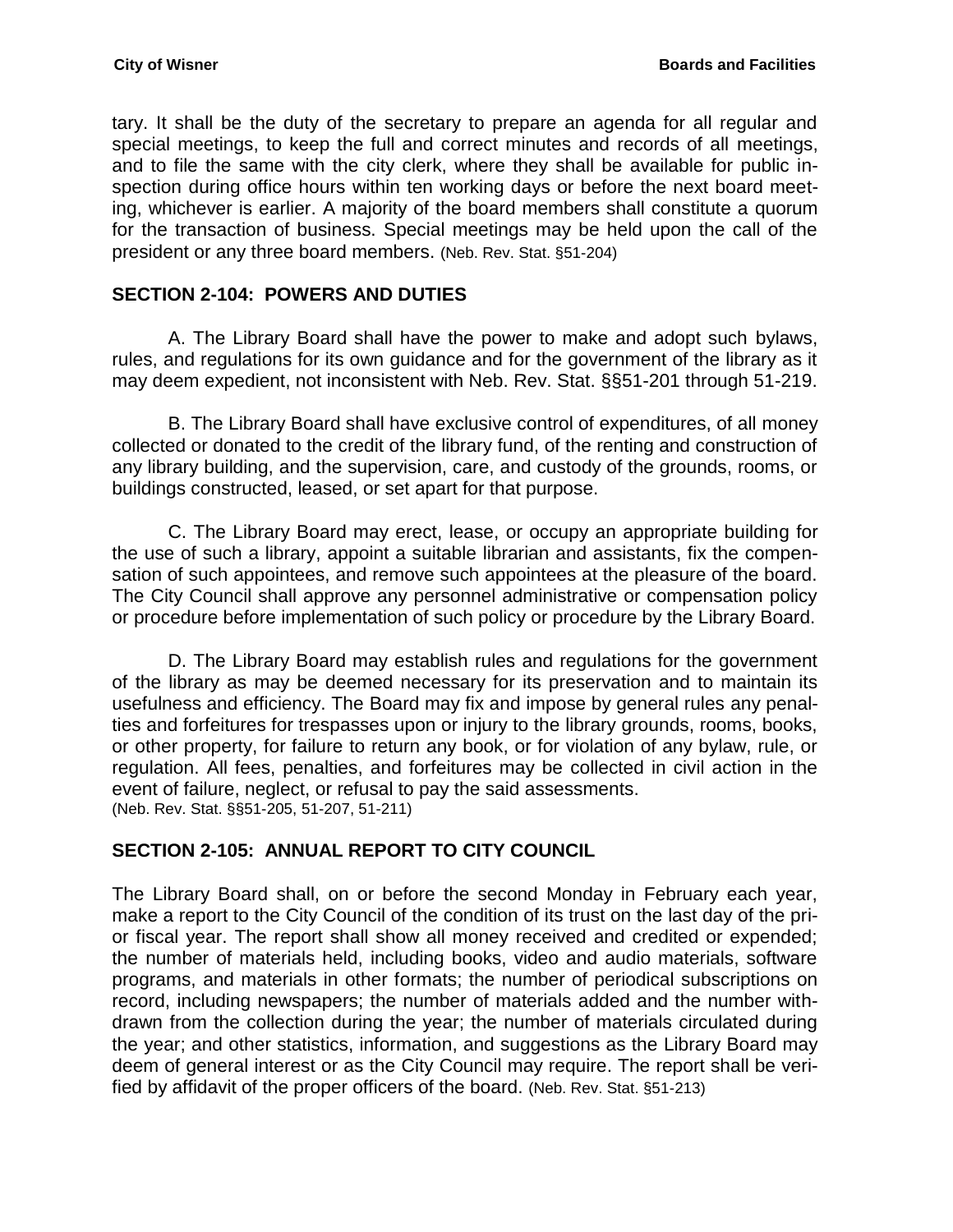## <span id="page-6-0"></span>**SECTION 2-106: REAL ESTATE; SALE AND CONVEYANCE**

A. The Library Board may, by resolution, direct the sale and conveyance of any real estate owned by the board or by the public library which is not used for library purposes or of any real estate so donated or devised to the board or to the library upon such terms as the board may deem best.

B. Before any such sale is made, the Library Board shall advertise the sale once each week for three consecutive weeks in a legal newspaper published in or of general circulation in the city. The notice shall set out the time, place, terms, manner of sale, legal description of such real estate, and the right to reject any and all bids. If the bids have not been rejected, then the real estate shall be sold to the highest bidder for cash and the president of the Library Board, upon resolution of the Library Board directing him or her so to do, shall convey the real estate to the purchaser of such real estate upon his or her payment of said bid. If within 30 days after the third publication of the notice a remonstrance against the sale is signed by 30% of the registered voters of the city voting at the last regular city election and is filed with the City Council, the property shall not then nor within one year thereafter be sold. If the date for filing the remonstrance falls upon a Saturday, Sunday, or legal holiday, the signatures shall be collected within the 30-day period, but the filing shall be considered timely if filed or postmarked on or before the next business day. (Neb. Rev. Stat. §51-216)

## <span id="page-6-1"></span>**SECTION 2-107: GROUNDS AND BUILDING**

The Library Board may purchase or lease grounds, exercise the power of eminent domain, and condemn real estate for the purpose of securing a site for a library building. The procedure to condemn property shall be exercised in the manner set forth in Neb. Rev. Stat. §§76-704 through 76-724. (Neb. Rev. Stat. §51-210)

#### <span id="page-6-2"></span>**SECTION 2-108: MORTGAGES; RELEASE OR RENEWAL**

The president of the Library Board shall have the power to release, upon full payment, any mortgage constituting a credit to the library fund and standing in the name of the board. The signature of the president on any such release shall be authenticated by the secretary of the board. The president and secretary in like manner, upon resolution duly passed and adopted by the board, may renew any such mortgage. (Neb. Rev. Stat. §51-206)

#### <span id="page-6-3"></span>**SECTION 2-109: LIBRARY; DONATIONS**

<span id="page-6-4"></span>Any person may make donation of money, lands, or other property for the benefit of the public library. The title to property so donated may be made to and shall vest in the Library Board and its successors in office, and the board shall thereby become the owners thereof in trust to the uses of the public library. (Neb. Rev. Stat. §51-215)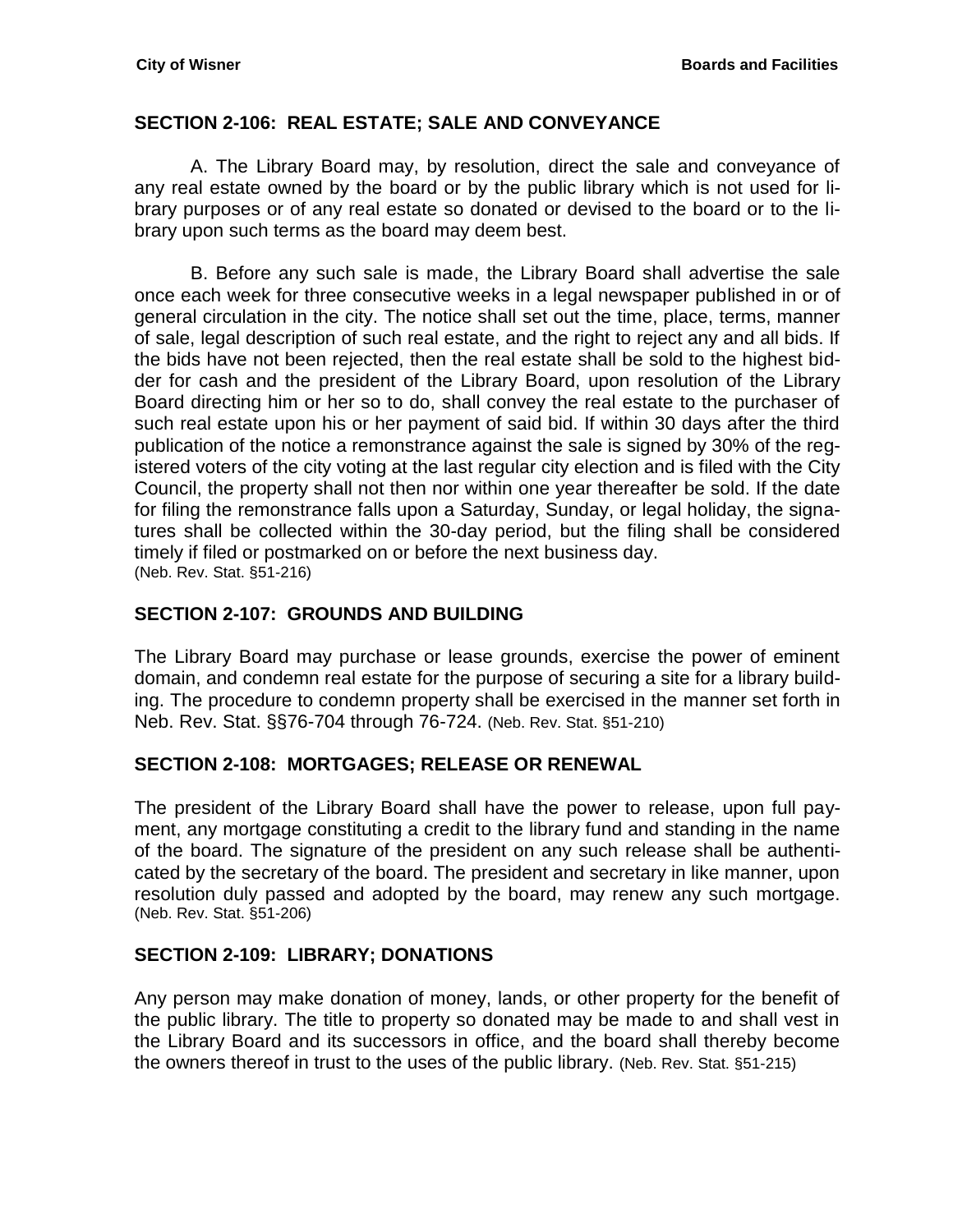## **SECTION 2-110: LIBRARY; COST OF USE; VIOLATION OF RULES**

A. Except as provided in subsection (B) of this section, the library shall be free of charge for the use of the inhabitants of the city, subject always to such reasonable regulations as the Library Board may adopt to render the library of the greatest use to the inhabitants. The board may exclude from the use of the library any person who willfully violates or refuses to comply with rules and regulations established for the government thereof.

B. The public library shall make its basic services available without charge to all residents of the city. The board may fix and impose reasonable fees, not to exceed the library's actual cost, for non-basic services.

C. For the purpose of this section, the following definitions shall apply unless the context clearly indicates or requires a different meaning:

- 1. "Basic services" shall include, but are not limited to, free loan of circulating print and non-print materials from the local collection and general reference and information services.
- 2. "Non-basic services" shall include but are not limited to the use of:
	- a. Photocopying equipment;
	- b. Telephones, facsimile equipment, and other telecommunications equipment;
	- c. Media equipment;
	- d. Personal computers; and
	- e. Videocassette recording and playing equipment.

(Neb. Rev. Stat. §§51-201.01, 51-211, 51-212)

## <span id="page-7-0"></span>**SECTION 2-111: LIBRARY; DISCRIMINATION PROHIBITED**

No library service shall be denied to any person because of race, sex, religion, age, color, national origin, ancestry, physical handicap, or marital status. (Neb. Rev. Stat. §51-211)

#### <span id="page-7-1"></span>**SECTION 2-112: LIBRARY; BOOK LABELING**

It shall be the duty of the librarian to label or cause to be labeled with a printed or stamped label proof of municipal ownership on each book and also to affix the said proof on the  $30<sup>th</sup>$  page of each volume. (Neb. Rev. Stat. §51-211)

## <span id="page-7-2"></span>**SECTION 2-113: LIBRARY; BOOKS ISSUED**

The librarian shall keep or cause to be kept a register of all books issued and returned at the time of issuance and return. None of the books shall be loaned out for more than 14 days without being renewed. No book may be renewed more than two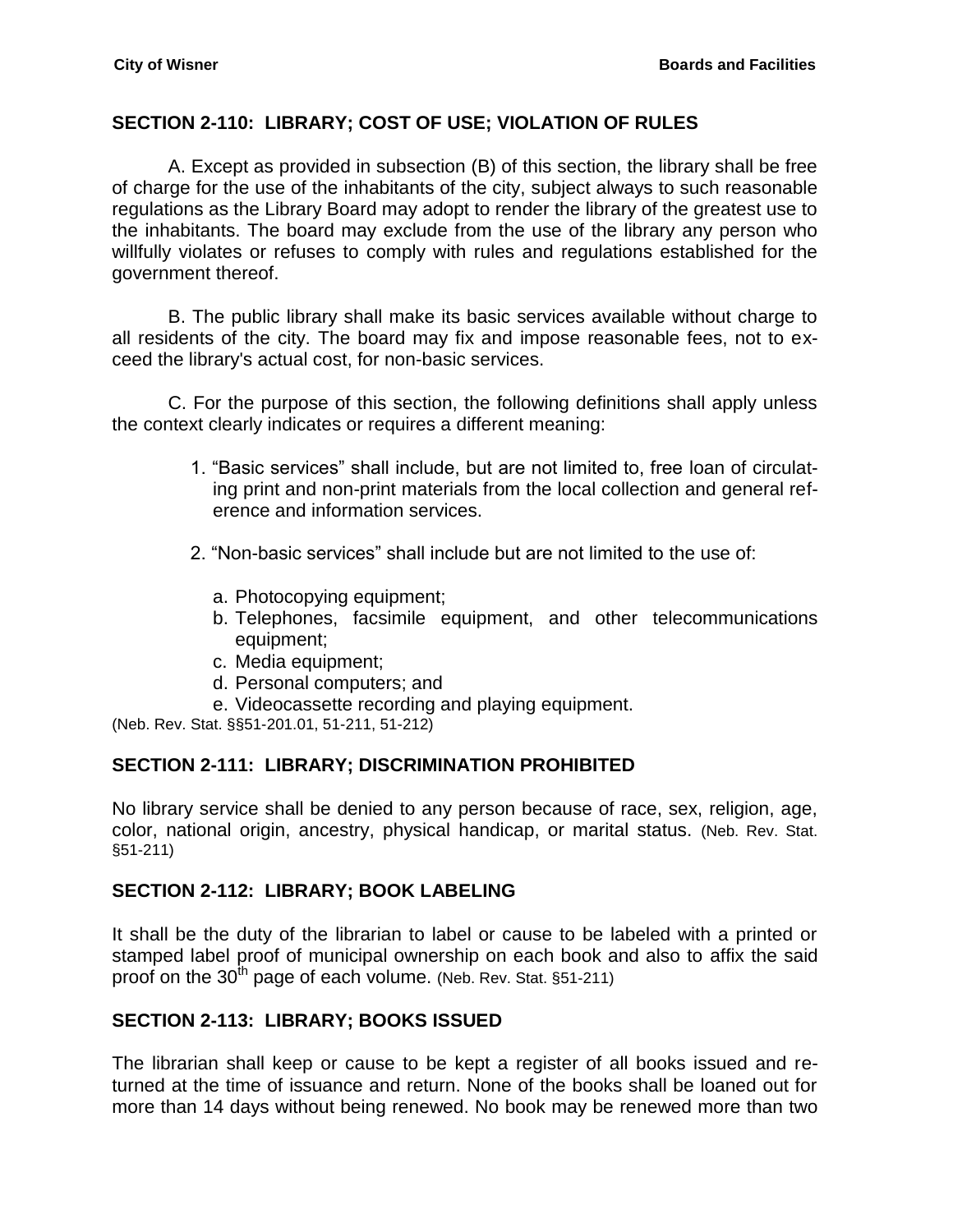consecutive times without the special permission of the librarian or an authorized employee of the library. (Neb. Rev. Stat. §51-211)

#### <span id="page-8-0"></span>**SECTION 2-114: LIBRARY; BOOK REMOVAL**

It shall be unlawful for any person not authorized by the regulations made by the Library Board to take a book from the library without the consent of the librarian or an authorized employee of the library. Any person removing a book from the library without properly checking it out shall be deemed guilty of an offense. (Neb. Rev. Stat. §51-211)

## <span id="page-8-1"></span>**SECTION 2-115: LIBRARY; LOST AND DAMAGED MATERIALS**

Any person who injures or fails to return any item checked out from the library shall forfeit and pay not less than the value of the item in addition to any replacement costs and penalty which the Library Board may assess. (Neb. Rev. Stat. §51-211)

## <span id="page-8-2"></span>**SECTION 2-116: LIBRARY; SALE, EXCHANGE, OR DISPOSAL OF BOOKS**

The Library Board may authorize the sale, exchange, or disposal of any surplus, damaged, defective, obsolete, or duplicate books in the library. Records shall be kept of any such books so disposed of. (Neb. Rev. Stat. §51-211)

## <span id="page-8-3"></span>**SECTION 2-117: LIBRARY; MONEY COLLECTED**

Any money collected by the library shall be turned over monthly by the librarian to the city treasurer, along with a report of the sources of the revenue. (Neb. Rev. Stat. §51- 209)

#### <span id="page-8-4"></span>**SECTION 2-118: LIBRARY; PENALTIES; RECOVERY; DISPOSITION**

Penalties imposed or accruing by any bylaw or regulation of the Library Board and any court costs and attorney's fees may be recovered in a civil action before any court having jurisdiction, such action to be instituted in the name of the Library Board. Money collected in such actions, other than any court costs and attorney's fees, shall be placed in the treasury of the city to the credit of the library fund. Attorney's fees collected pursuant to this section shall be placed in the treasury of the city and credited to the budget of the city attorney's office. (Neb. Rev. Stat. §51-214)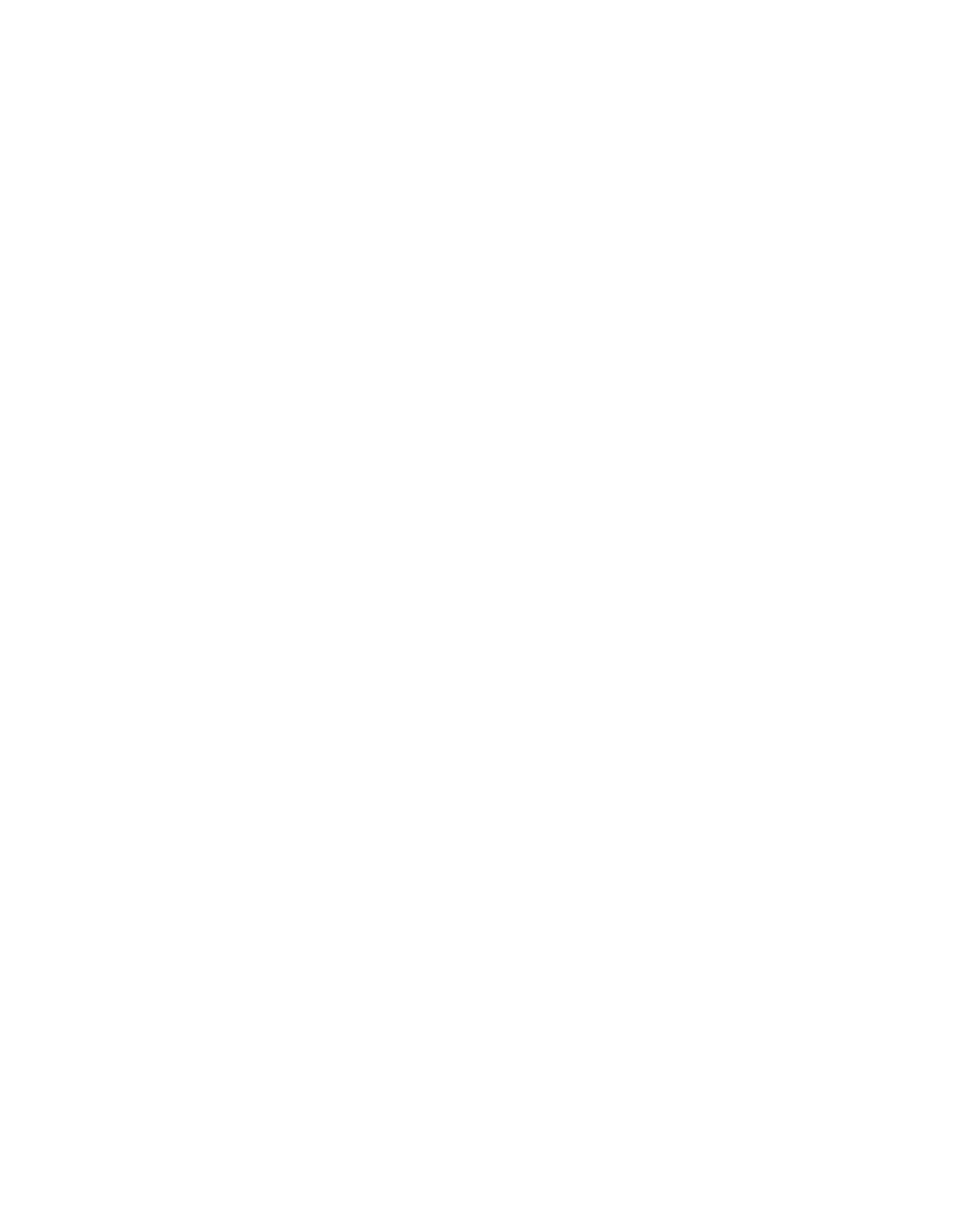# **Article 2 – Board of Health**

(Neb. Rev. Stat. §17-121)

#### <span id="page-10-0"></span>**SECTION 2-201: MEMBERS; TERMS**

A. The City Council shall appoint a Board of Health consisting of four members: the mayor, who shall serve as chairman; the president of the City Council; and two other members. One member shall be a physician or health care provider, if one can be found who is willing to serve. Such physician or health care provider, if appointed, shall be the board's medical advisor. In the event no physician resides within the city, the mayor shall appoint a citizen at large to serve instead. If the mayor has appointed a chief of police, he or she shall serve on the board as secretary and quarantine officer. If the city has a contract with the Cuming County sheriff for law enforcement services, the mayor may appoint the county sheriff to serve as secretary and quarantine officer.

B. The members of the Board of Health, other than the mayor, president of the council, and chief of police, shall serve terms of office of the length specified by the City Council and may be reappointed. No member of the Board of Health shall hold more than one board position. The members of the board shall serve without compensation. The Board of Health shall be funded by the City Council from time to time out of the general fund.

#### <span id="page-10-1"></span>**SECTION 2-202: MEETINGS; OFFICERS**

The Board of Health shall meet at such times as the City Council may designate The board shall reorganize at its meeting after appointments are regularly considered by the council and, if necessary, select a member to serve as secretary. A majority of the board shall constitute a quorum for the purpose of doing business. The secretary shall keep full and correct minutes and records of all meetings and file the same with the city clerk, where they shall be available for public inspection during office hours. Special meetings may be held upon the call of the chairman or any two members of the board.

#### <span id="page-10-2"></span>**SECTION 2-203: DUTIES**

It shall be the duty of the Board of Health to enact rules and regulations, which shall have the full force and effect of law to safeguard the health of the people of the city. The board shall enforce the rules and regulations and provide fines and punishments for any violations thereof. It may regulate, suppress, and prevent the occurrence of nuisances and shall actively enforce all state laws and city ordinances relating to nuisances and matters of sanitation which affect the health and safety of the people. The board shall regularly inspect such premises and businesses as the City Council may direct. The board shall be responsible for making such reports, prescribing such penalties, and performing such other duties as the council may designate from time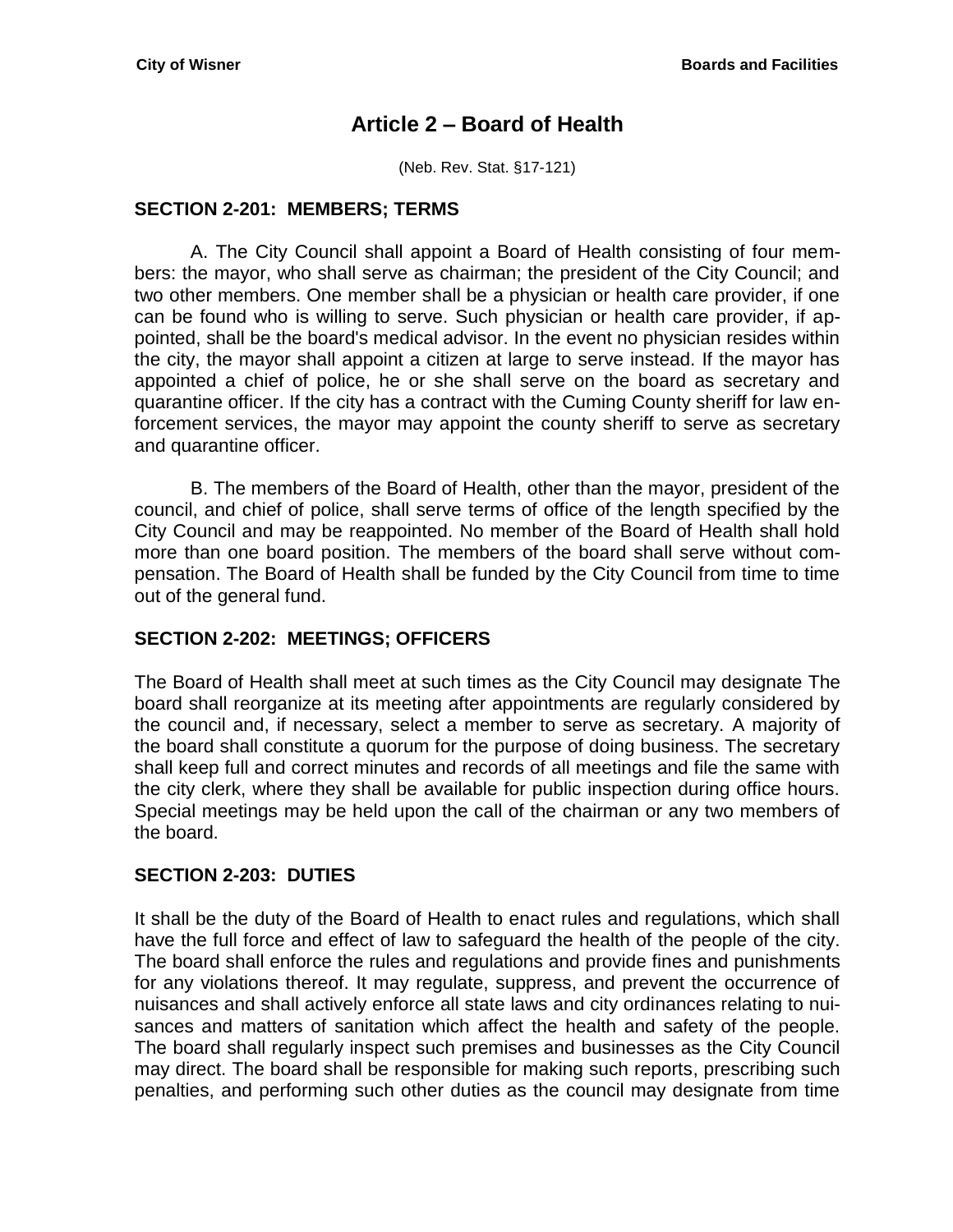to time. All actions of the Board of Health shall be subject to the review and supervision of the council.

## <span id="page-11-0"></span>**SECTION 2-204: ENFORCEMENT OFFICIAL**

The police chief, if appointed as the quarantine officer, shall be the chief health officer of the city. It shall then be his or her duty to notify the City Council and the Board of Health of health nuisances within the city and its zoning jurisdiction.

## <span id="page-11-1"></span>**SECTION 2-205: STATE RULES**

The publication *Rules and Regulations Relating to Public Health*, Department of Health of the State of Nebraska, is hereby incorporated by reference when the same is applicable to the city, in its present form and as it may hereafter be amended. One copy of the said publication shall be filed at the office of the city clerk and shall be available for public inspection during office hours. (Neb. Rev. Stat. §18-132)

## <span id="page-11-2"></span>**SECTION 2-206: COUNTY HEALTH BOARD**

It shall be the duty of the Board of Health to work closely with the County Health Board in protecting the health and welfare of the residents of the city.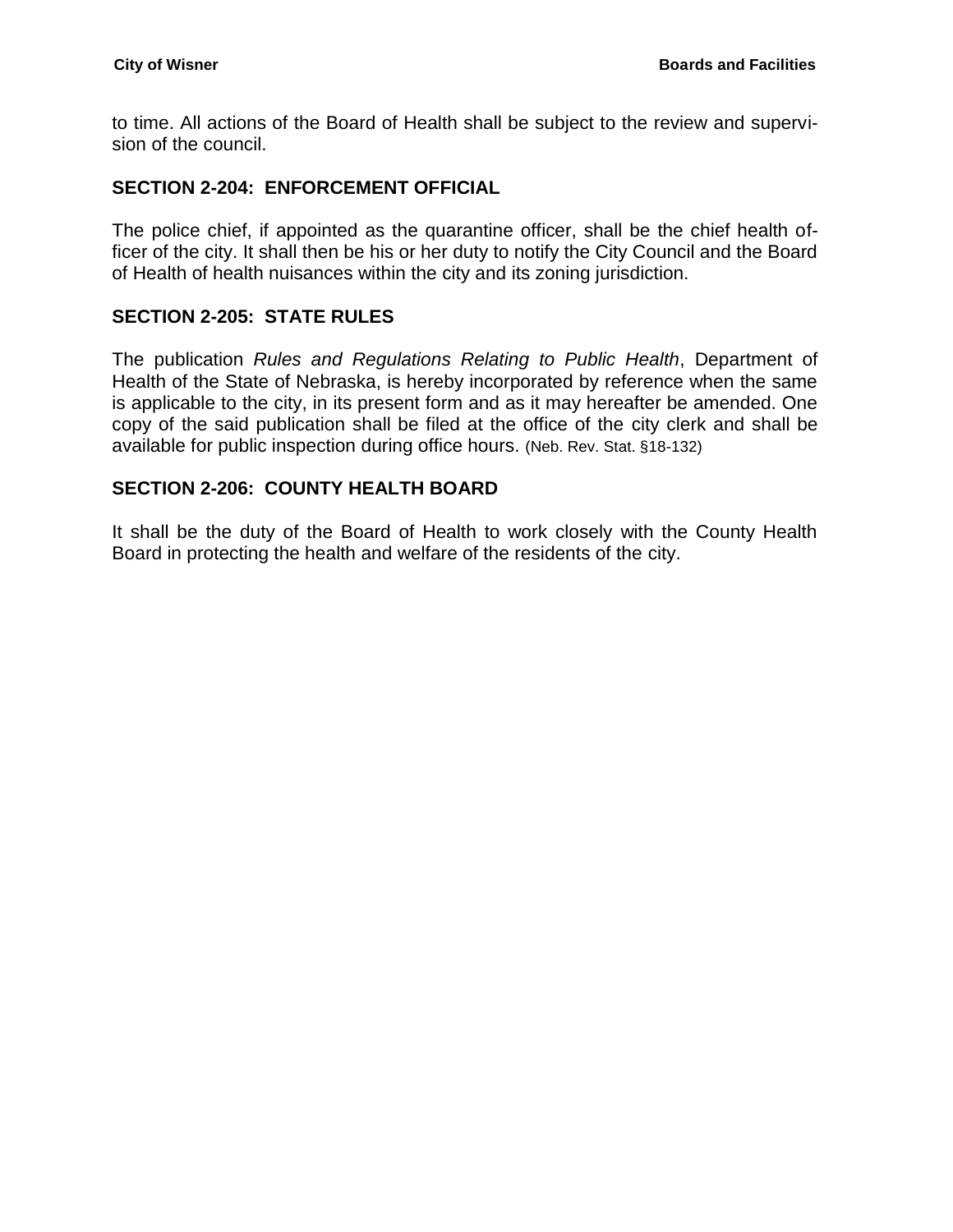# **Article 3 – Swimming Pool**

#### <span id="page-12-1"></span><span id="page-12-0"></span>**SECTION 2-301: OPERATION AND FUNDING**

A. The city owns and manages the swimming pool. The City Council, for the purpose of defraying the cost of the management, maintenance, and improvements of the swimming pool, may each year levy a tax not exceeding the maximum limit prescribed by state law on the actual valuation of all real estate and personal property within the city that is subject to taxation. The revenue from the said tax shall be known as the swimming pool fund and shall include all gifts, grants, deeds of conveyance, bequests, or other valuable income-producing personal property and real estate from any source for the purpose of endowing the swimming pool. The swimming pool fund shall at all times be in the custody of the city treasurer.

B. The utilities superintendent shall manage the swimming pool and shall have the power and authority to hire and supervise the swimming pool manager and such employees as he may deem necessary, and shall establish such rules and regulations for the operation of the swimming pool as may be proper for its efficient operation. All actions by the utilities superintendent shall be under the supervision and control of the City Council.

(Neb. Rev. Stat. §§17-948, 17-951, 17-952)

#### <span id="page-12-2"></span>**SECTION 2-302: ADMISSION CHARGE**

The City Council, for the purpose of defraying the expenses involved in maintaining, improving, managing, and beautifying the swimming pool, may make a reasonable admission charge for its use by any person. The said charges shall be on file at the office of the city clerk and shall also be posted in a conspicuous place at the pool for public inspection. Such rates may be structured for classes of persons in a reasonable manner; provided, nothing herein shall be construed to permit or allow discrimination on the basis of race, creed, color, or national origin in the classification of persons for admission charges. (Neb. Rev. Stat. §17-949)

#### <span id="page-12-3"></span>**SECTION 2-303: RENTALS**

The City Council shall have the authority to rent the swimming pool to such organizations and other persons as it may in its discretion see fit. The council shall prescribe rules and regulations for such rentals and shall require an appropriate number of qualified lifeguards to be in attendance during the rental period. Such fees and other costs shall be set by resolution of the City Council, kept on file at the office of the city clerk and posted in a conspicuous place at the pool. (Neb. Rev. Stat. §17-949)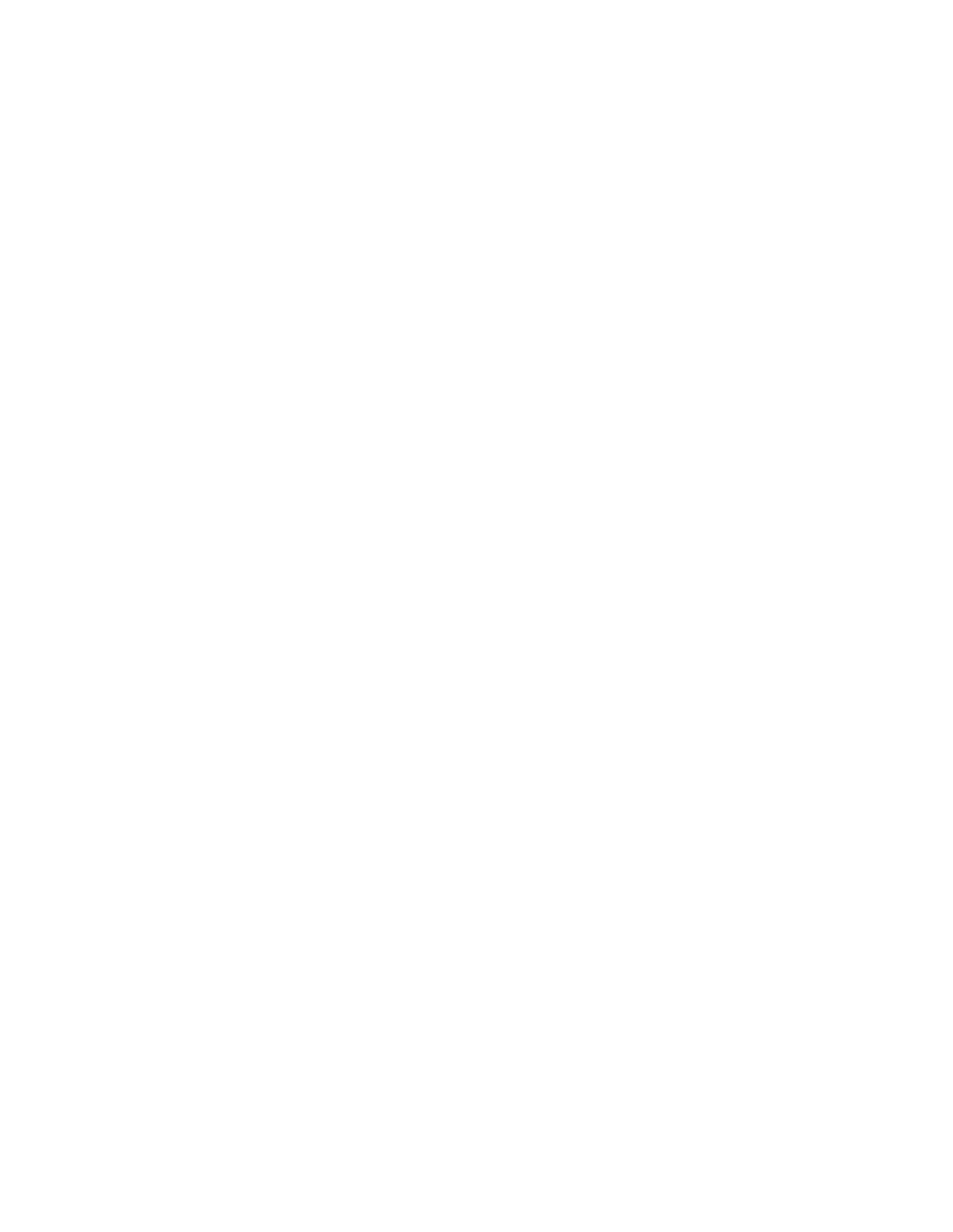# **Article 4 – Cemetery**

(Neb. Rev. Stat. §§12-301 through 12-403)

## <span id="page-14-1"></span><span id="page-14-0"></span>**SECTION 2-401: OPERATION AND FUNDING**

The city owns and manages the city cemetery through the utilities superintendent. The City Council, for the purpose of defraying the cost of the care, management, maintenance, and beautification of the cemetery, may each year levy a tax not exceeding the maximum limit prescribed by state law on the actual valuation of all real estate and personal property within the city that is subject to taxation. The revenue from the said tax shall be known as the cemetery fund and shall include all gifts, grants, deeds of conveyance, bequests, money, stocks, bonds, or other valuable income-producing personal property and real estate from any source for the purpose of endowing the cemetery. The cemetery fund shall at all times be in the custody of the city treasurer. The utilities superintendent shall have the power and authority to hire and supervise such employees as he may deem necessary and to pass such rules and regulations for the operation of the cemetery as may be proper for its efficient operation. All actions by the utilities superintendent shall be under the supervision and control of the City Council.

## <span id="page-14-2"></span>**SECTION 2-402: FORFEITURE OF LOTS**

A. Except as provided in subsection (b) of this section, all certificates to any lot or lots upon which no interments have been made and which have been sold for burial purposes under the provisions of Neb. Rev. Stat. [§17-941](http://casemakerlegal.com/bDocView.aspx?categoryAlias=STATUTES&state=NE&strdataType=STAT&catCalled=Statutes&statecd=NE&codesec=17-941&sessionyr=2017&Title=17&datatype=S&noheader=0&nojumpmsg=0) may be declared forfeited and subject to resale if, for more than three consecutive years, all charges and liens as provided herein or by any of the rules, regulations, or bylaws of the association are not promptly paid by the holders of such certificates. All certificates to any lot or lots sold shall contain a forfeiture clause to the effect that if no interment has been made on the lot or lots and all liens and charges have not been paid as provided in this subsection, by ordinance, or in the bylaws of the association, such certificate and the rights under the same may, at the option of the cemetery board, with the sanction of the mayor and council or of the chairperson and board of trustees, as the case may be, be declared null and void and the lot or lots shall be subject to resale as in the first instance.

B. When any lot has been transferred by warranty deed or by a deed conveying a fee simple title but there has been no burial in any such lot or subdivision thereof and no payment of annual assessments for a period of three years, the Cemetery Board, with the sanction of the City Council, may reclaim the unused portion of such lot or subdivision after notifying the record owner, his or her heirs or assigns, if known, by certified mail and publishing notice of its intention to do so. Such notice shall be published once each week for four weeks in a newspaper of general circulation throughout the county in which the cemetery is located, shall describe the lot or subdivision proposed to be reclaimed, and shall be addressed to the person in whose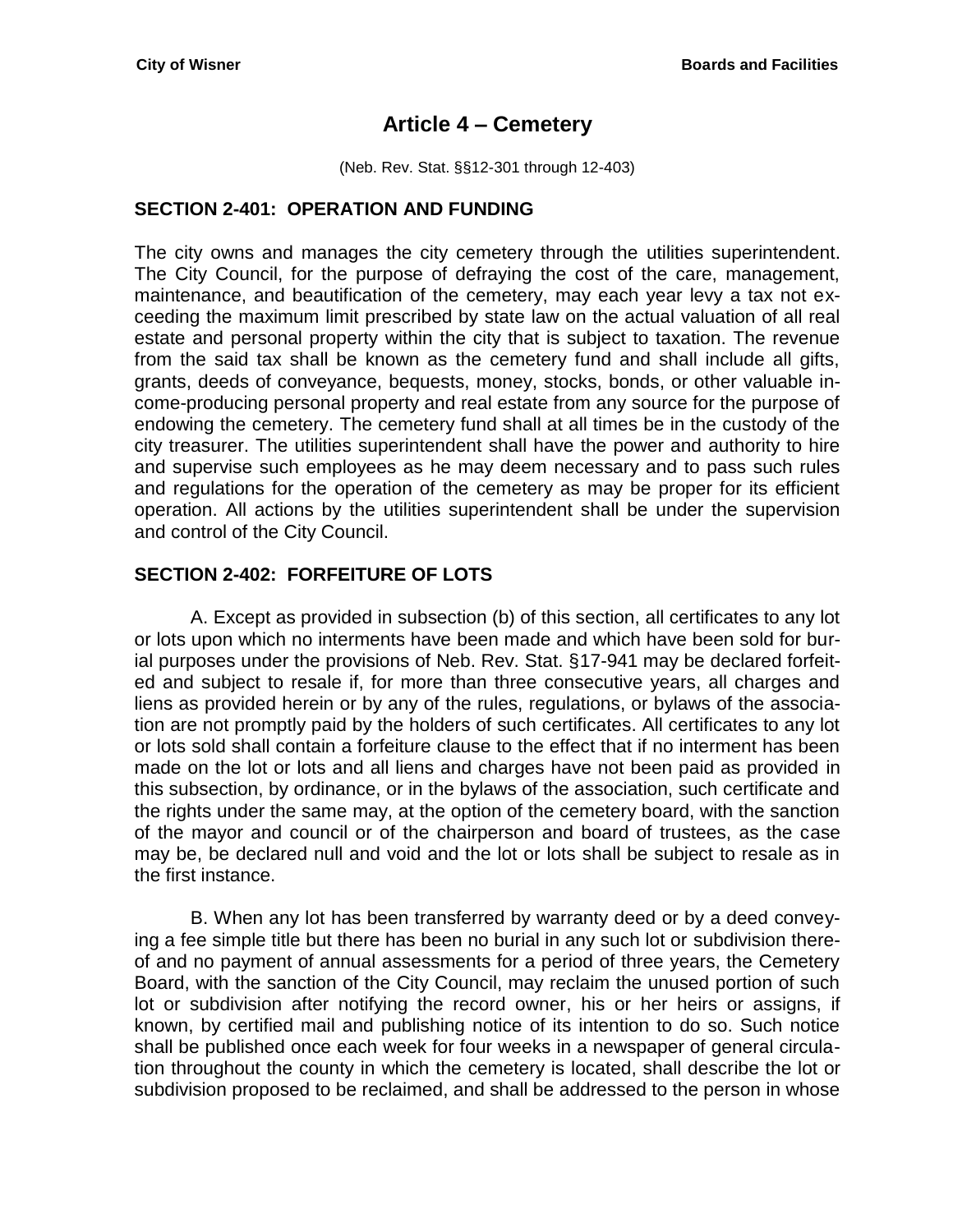name such portion stands of record or, if there is no owner of record, to all persons claiming any interest in such lot or subdivision. If no person appears to claim such lot or subdivision and pay all delinquent assessments with interest within 15 days after the last date of such publication, the Cemetery Board may by resolution reclaim such lot or subdivision. Such reclamation shall be complete upon a filing of a verified copy of such resolution, together with proof of publication, in the office of the county register of deeds. (Neb. Rev. Stat. §17-938)

## <span id="page-15-0"></span>**SECTION 2-403: LOT TRANSFERS**

Any person who wishes to transfer a certificate may do so by surrendering the original certificate to the city clerk. Charges for transfer of certificates and for perpetual care of burial spaces shall be set by the Cemetery Board. Upon receipt of the application for transfer and payment of the transfer fee and perpetual care fee, the city clerk shall issue a new certificate. (Neb. Rev. Stat. §17-946)

## <span id="page-15-1"></span>**SECTION 2-404: DESTRUCTION OF PROPERTY**

Any person who shall willfully destroy, mutilate, deface, injure, or remove any tomb, monument, or gravestone placed in the cemetery or any fence, railing, or other work for the protection or ornamentation of the cemetery or who shall willfully destroy, cut, break or injure any tree, shrub, or plant shall be deemed to be guilty of an offense. (Neb. Rev. Stat. §17-946)

## <span id="page-15-2"></span>**SECTION 2-405: PERPETUAL CARE**

A. All cemetery lots shall be sold with perpetual care. Perpetual care includes mowing, trimming and leveling of graves. It does not include seeding, stone setting or straightening. The city shall be paid for the expense of grave opening prior to the burial.

B. Any lot owner who shall not have endowed his or her holdings with perpetual care prior to the purchase of his or her lot may do so by paying to the city clerk such sum of money as the Cemetery Board may in each case fix and determine. Thereafter, the owner shall not be liable for the payment of an annual maintenance assessment.

C. The mayor and City Council may set aside the proceeds of the sale of lots as a perpetual fund. The fund shall be permanent in nature and as it accumulates shall be invested in such interest-bearing securities as are authorized by state law. The income earned thereon shall be used solely for the purposes of perpetual care for the cemetery lots. The principal of the perpetual fund may be used for the general care, management, maintenance, improvement, beautifying, and welfare of the cemetery so long as no more than 20% of the principal is so used in any fiscal year and no more than 40% of the principal is so used in any period of ten consecutive fiscal years. The principal of the perpetual fund may also be used for the purchase and development of additional land to be used for cemetery purposes so long as no more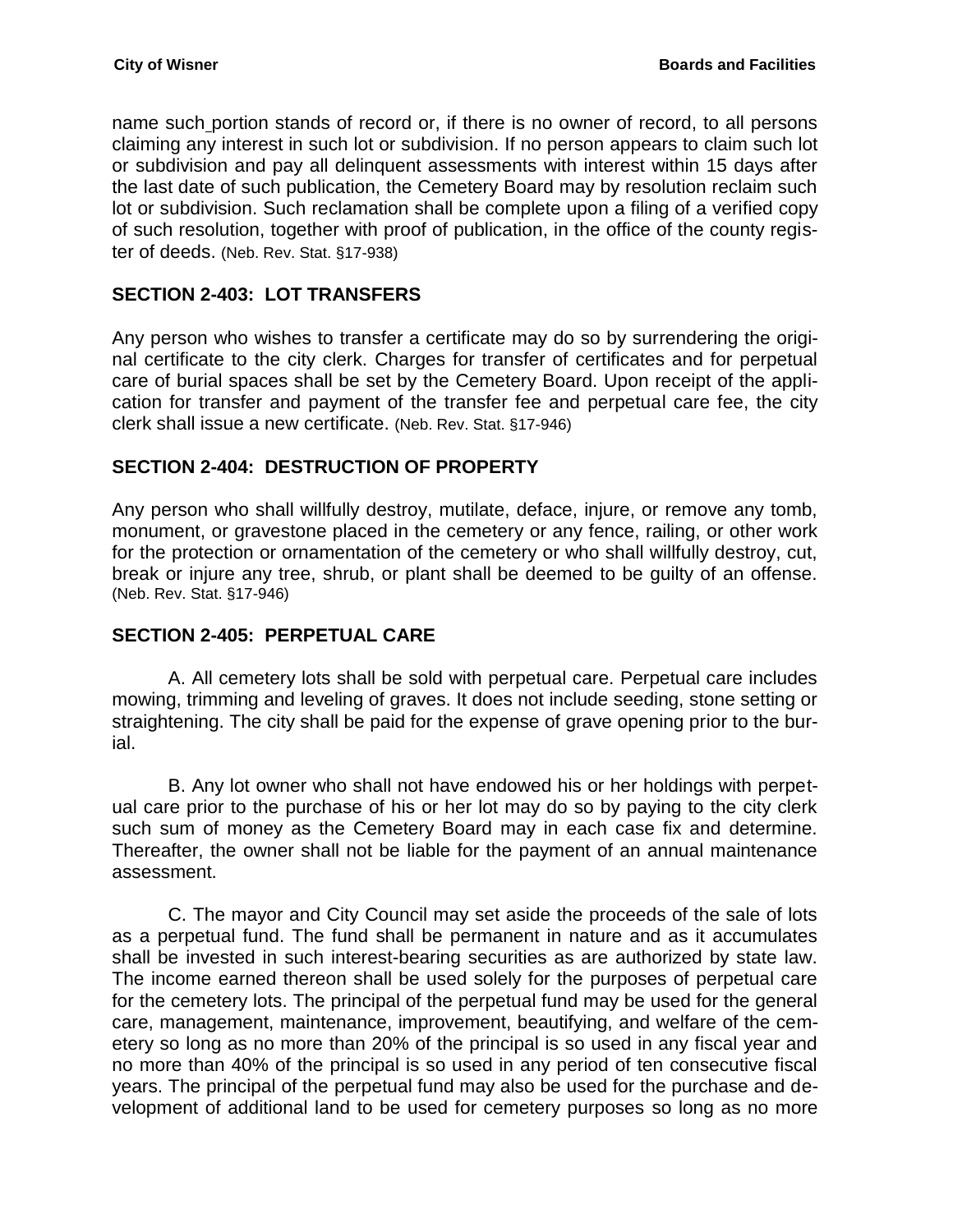than 25% of the principal is so used in any fiscal year and no more than 35% of the principal is so used in any period of ten consecutive fiscal years.

D. This section does not limit the use of any money that comes to the city by donation, bequest, or otherwise that is not designated to be credited to the perpetual fund or that allows greater use for purchase or development of additional land to be used for cemetery purposes.

(Neb. Rev. Stat. §12-402)

#### <span id="page-16-0"></span>**SECTION 2-406: VAULTS**

No wooden vaults shall be allowed in the city cemetery. All vaults shall be of steel or cement.

#### <span id="page-16-1"></span>**SECTION 2-407: GRAVE ORNAMENTS**

Due to difficulties in mowing and trimming the cemetery, permanent plantings will not be permitted and the city shall not be held liable for any damage to headstones, grave markers or other permanent structures due to such routine maintenance. Flowers, both real and artificial, and other grave ornaments shall not be permitted during the months of May through September, except during the period of May 23 through June 10. Temporary decorations during the balance of the year are permitted in any reasonable manner.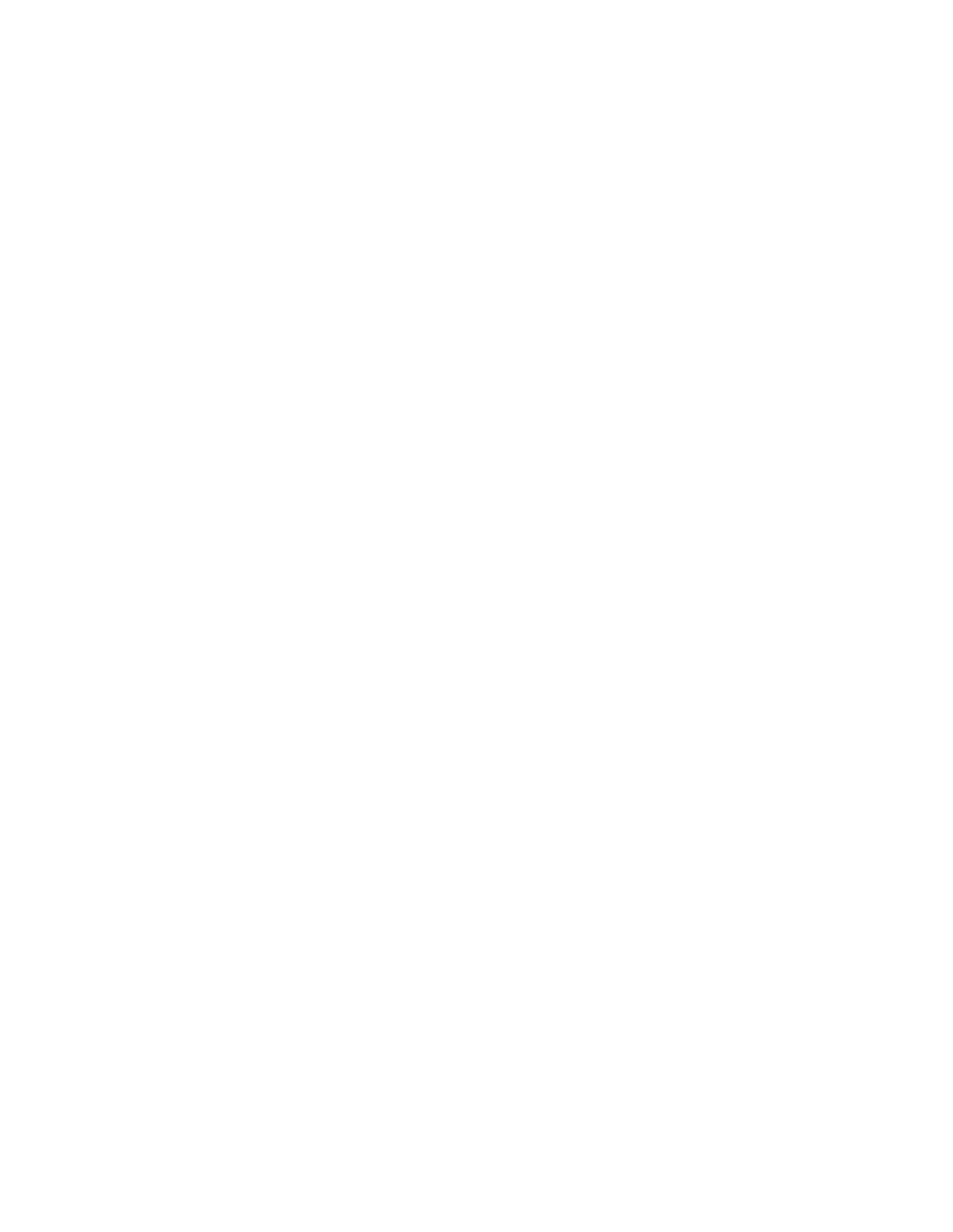# **Article 5 – Tree Board**

#### <span id="page-18-1"></span><span id="page-18-0"></span>**SECTION 2-501: ESTABLISHMENT**

A. The Tree Board shall consist of five members who shall be citizens and residents of the city, appointed by the mayor with the approval of the City Council. The terms shall be three years. In the event that a vacancy shall occur during the term of any member, the successor shall be appointed by the mayor for the unexpired portion of the term. Members of the board shall serve without compensation.

B. The Tree Board shall meet at such times as the City Council may designate. The board shall choose its own officers, make its own rules and regulations, and keep a journal of its proceedings. A majority of the members shall be a quorum for the transaction of business.

C. It shall be the responsibility of the board to study, investigate, counsel, develop, and/or update annually a written plan for the care, preservation, pruning, planting, replanting, removal, or disposition of trees and shrubs in parks, along streets and in other public areas. Such plan will be presented annually to the City Council and upon their approval shall constitute the official comprehensive city tree plan. The board, when requested by the council, shall consider, investigate, make findings, report and recommend upon any special matter or question coming within the scope of its work.

(Ord. No. 710, 10/17/94)

#### <span id="page-18-2"></span>**SECTION 2-502: TREES; DEFINITIONS**

"Park trees" are herein defined as trees, shrubs, bushes, and all other woody vegetation in public parks having individual names and all areas owned by the city or to which the public has free access as a park.

"Street trees" are herein defined as trees, shrubs, bushes, and all other woody vegetation on land lying between property lines on either side of all streets, avenues, or ways within the city.

#### <span id="page-18-3"></span>**SECTION 2-503: TREES; SPECIES TO BE PLANTED**

The official street tree list for the city as adopted and periodically modified by the Tree Board shall be filed in the office of the city clerk. No species other than those included in said list may be planted as street trees without written permission of the Tree Board.

#### <span id="page-18-4"></span>**SECTION 2-504: TREES; SPACING**

The spacing of street trees will be in accordance with the three species size classes listed in the tree list. No trees may be planted closer together than the following: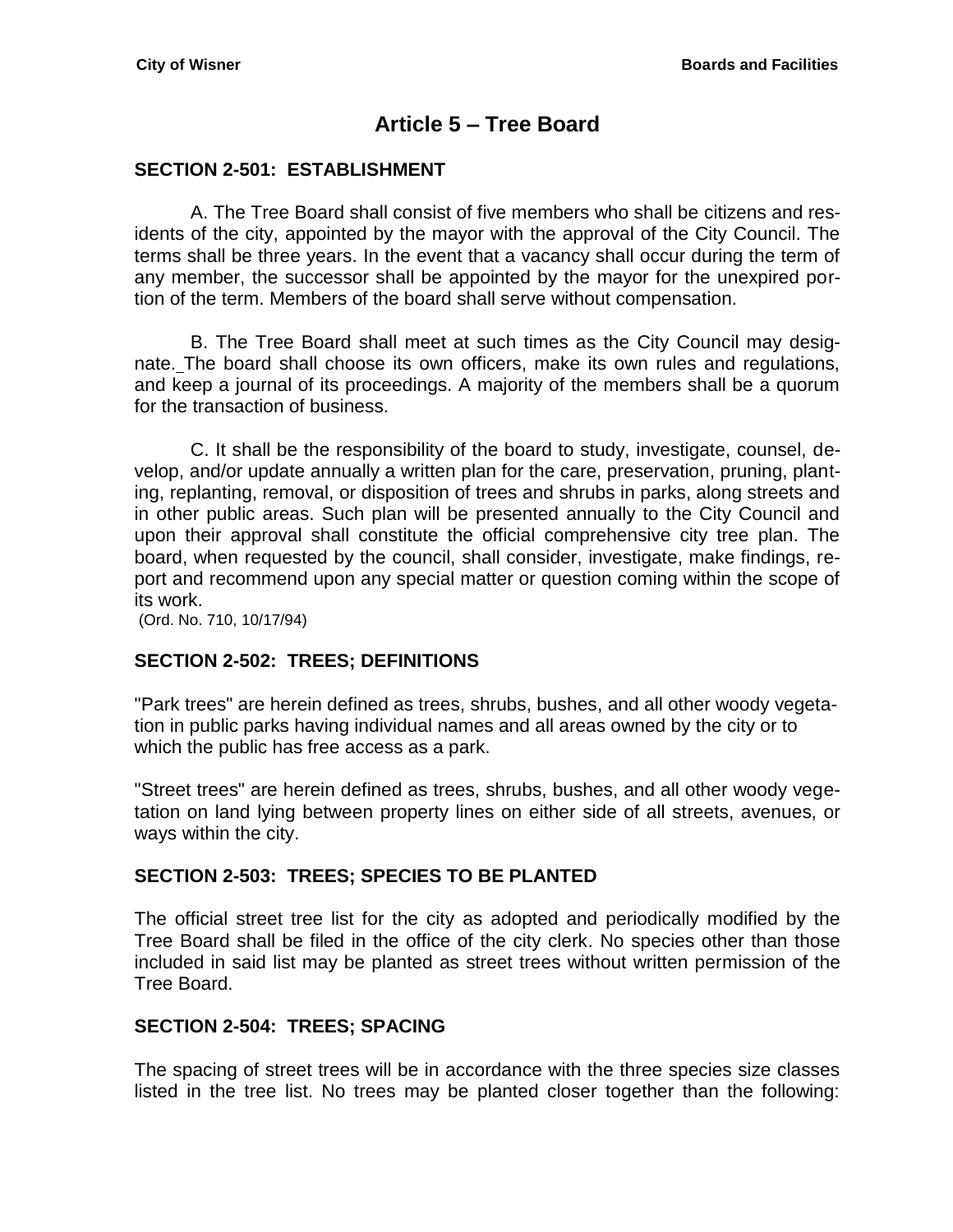small trees, 30 feet; medium trees, 40 feet; and large trees, 50 feet; except in special plantings designed or approved by a landscape architect.

## <span id="page-19-0"></span>**SECTION 2-505: TREES; DISTANCE FROM CURB AND SIDEWALK**

The distance that trees may be planted from curbs or curb lines and sidewalks will be in accordance with the three species size classes listed in tree list. No trees may be planted closer to any curb or sidewalk than the following: small trees, 2 feet: medium trees, 3 feet; and large trees, 4 feet.

## <span id="page-19-1"></span>**SECTION 2-506: TREES; DISTANCE FROM STREET CORNERS AND FIRE HYDRANTS**

No street tree shall be planted closer than 35 feet from any street corner, measured from the point of nearest intersecting curbs or curb lines. No street tree shall be planted closer than 10 feet from any fire hydrant.

## <span id="page-19-2"></span>**SECTION 2-507: TREES; UTILITIES**

No street trees other than those species listed as small trees may be planted under or within 10 lateral feet of any overhead utility wire or over or within 5 lateral feet of any underground water line, sewer line, transmission line, or other utility.

#### <span id="page-19-3"></span>**SECTION 2-508: TREES; MAINTENANCE, REMOVAL; PLANTING BY ADJACENT PROPERTY OWNERS**

A. The city shall have the right to plant, prune, maintain, and remove trees, plants, and shrubs within the lines of all streets, alleys, avenues, lanes, squares, and public grounds as may be necessary to insure public safety or to preserve or enhance the symmetry and beauty of such public grounds.

B. The City Council or its designated representative may remove or cause or order to be removed any tree or part thereof which is in an unsafe condition or which by reason of its nature is injurious to sewers, electric power lines, gas lines, water lines, or other public Improvements or is affected with any injurious fungus, insect, or other pest.

C. This section does not prohibit the planting of street trees by adjacent property owners, providing that the selection and location of said trees is in accordance with this article.

## <span id="page-19-4"></span>**SECTION 2-509: TREES; TOPPING**

It shall be unlawful as a normal practice for any person, firm, or city department to top any street tree, park tree, or other tree on public property. "Topping" is defined as the severe cutting back of limbs to stubs larger than 3 inches in diameter within the tree's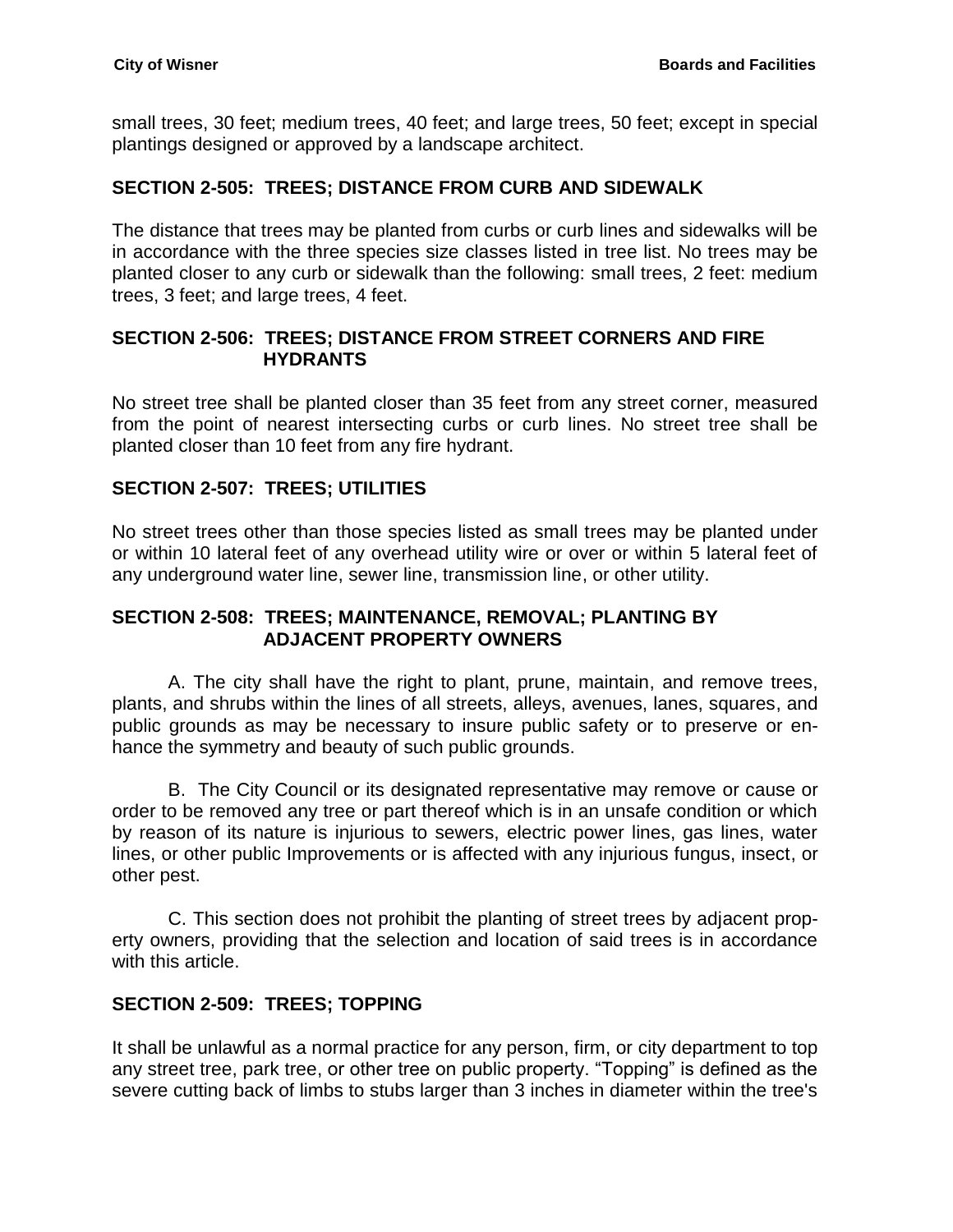crown to such a degree as to remove the normal canopy and disfigure the tree. Trees severely damaged by storms or other causes or certain trees under utility wires or other obstructions where other pruning practices are impractical may be exempted from this article at the determination of the Tree Board.

## <span id="page-20-0"></span>**SECTION 2-510: TREES; PRUNING; CLEARANCE**

Every owner of any tree overhanging any street or right of way within the city shall prune the branches so that they do not obstruct the light from any street lamp or obstruct the view of any street intersection and so that there shall be a clear space of 12 feet above the surface of the street and 8 feet above the sidewalk. Said owner shall remove all dead, diseased, or dangerous trees and broken or decayed limbs which constitute a menace to the safety of the public. The city shall have the right to prune any tree or shrub on private property when it interferes with the proper spread of light along the street from a street light or interferes with visibility of any traffic control device or sign.

## <span id="page-20-1"></span>**SECTION 2-511: TREES; INJURY OR DAMAGE**

It shall be unlawful for any person to purposely or carelessly and without lawful authority to cut down, carry away, injure, break down, or destroy any fruit, ornamental, shade, or other tree standing or growing on any land belonging to another person or on any public land in the corporate limits.

#### <span id="page-20-2"></span>**SECTION 2-512: TREES; PUBLIC SERVICE COMPANIES**

Any public service company desiring to trim or cut down any tree, except on property owned and controlled by it, shall make an application to the City Council to do so; and the written permit of the council in accordance with its decision to allow such an action shall constitute the only lawful authority on the part of the company to do so. (Neb. Rev. Stat. §17-555)

#### <span id="page-20-3"></span>**SECTION 2-513: TREES; DEAD OR DISEASED TREE REMOVAL ON PRIVATE PROPERTY**

A. The city shall have the right to cause the removal of any dead or diseased trees on private property when such trees constitute a hazard to life and property or harbor insects or disease, which constitute a potential threat to other trees. The City Council or its designated representative will notify in writing the owners of such trees. Removal shall be done by said owners at their own expense within 60 days after the date of service of notice. In the event of failure of the owners to comply with such provisions, the city shall have the authority to remove such trees and charge the cost of removal on the owner's property tax notice.

B. In the event that the owner is a non-resident, notice shall be made by publication in a newspaper of general circulation or by certified mail if the name and address are known. The person charged with the removal may enter into an agreement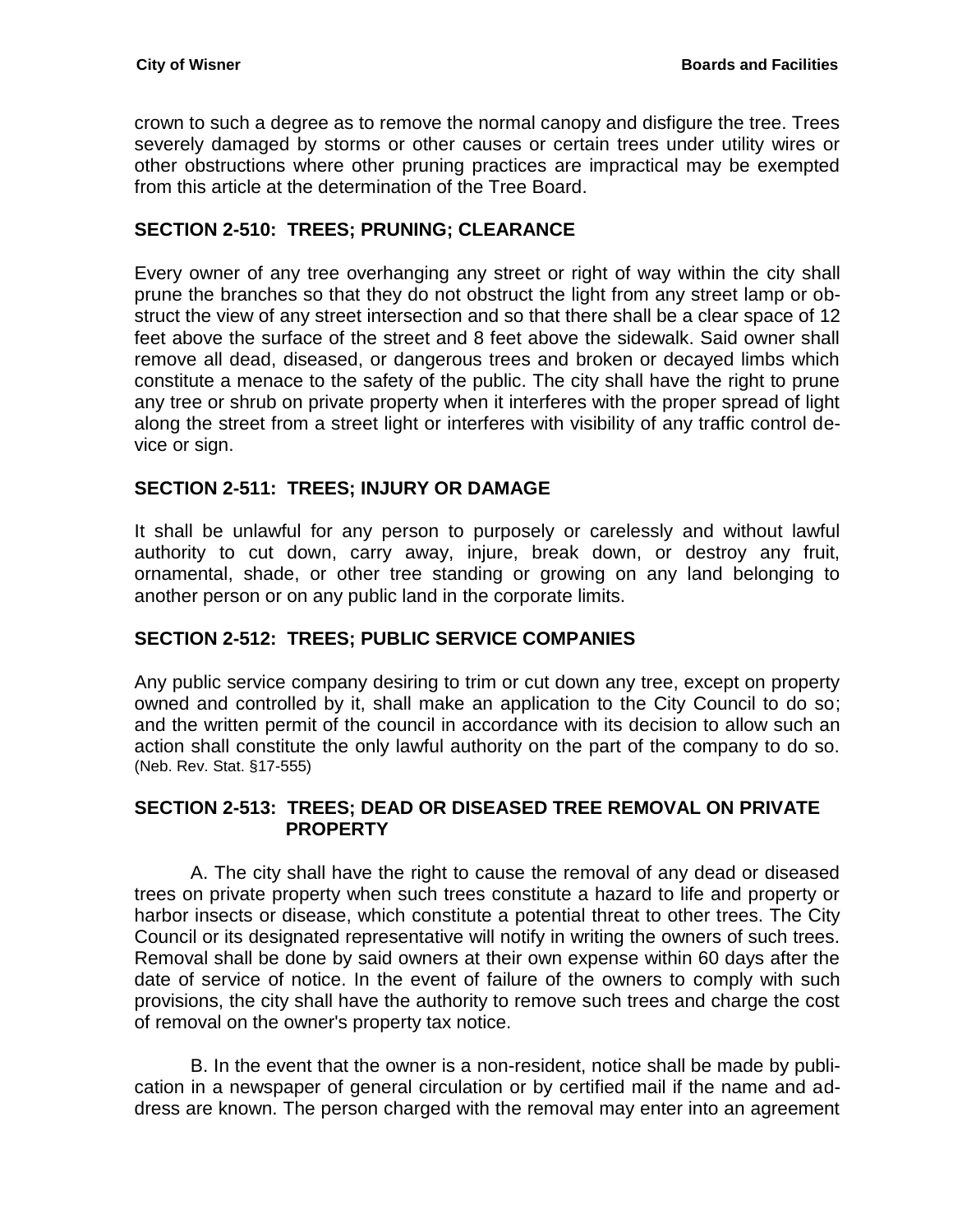with the city that such work be accomplished by the city and the expense shall be declared to be a lien upon such property from the time the same becomes due until paid. If the owner fails, neglects, or refuses to enter into such an agreement or to remove the trees, the Tree Board may enter upon the property and proceed to direct the removal of the trees; the cost thereof shall be chargeable to the property owner. If the owner fails to reimburse the city after being properly billed, the costs shall be assessed against the property and certified by the city clerk to the county treasurer to be collected in the manner prescribed by law.

C. In the event the property owner is a non-resident of the county in which the property lies, the city shall, before levying any special assessment against that property, send a copy of any notice required by law to be published by means of certified mail, return receipt requested, to the last known address of the non-resident property owner, which shall be that address listed on the current tax rolls at the time such required notice was first published.

## <span id="page-21-0"></span>**SECTION 2-514: TREES; REMOVAL OF STUMPS**

All stumps of street and park trees shall be removed below the surface of the ground so that the top of the stump does not project above the surface of the ground.

## <span id="page-21-1"></span>**SECTION 2-515: INTERFERENCE WITH TREE BOARD**

It shall be unlawful for any person to prevent, delay, or interfere with the Tree Board or any of its agents while they are engaged in the planting, cultivating, mulching, pruning, spraying, or removing of any street trees, park trees, or trees on private grounds, as authorized in this article.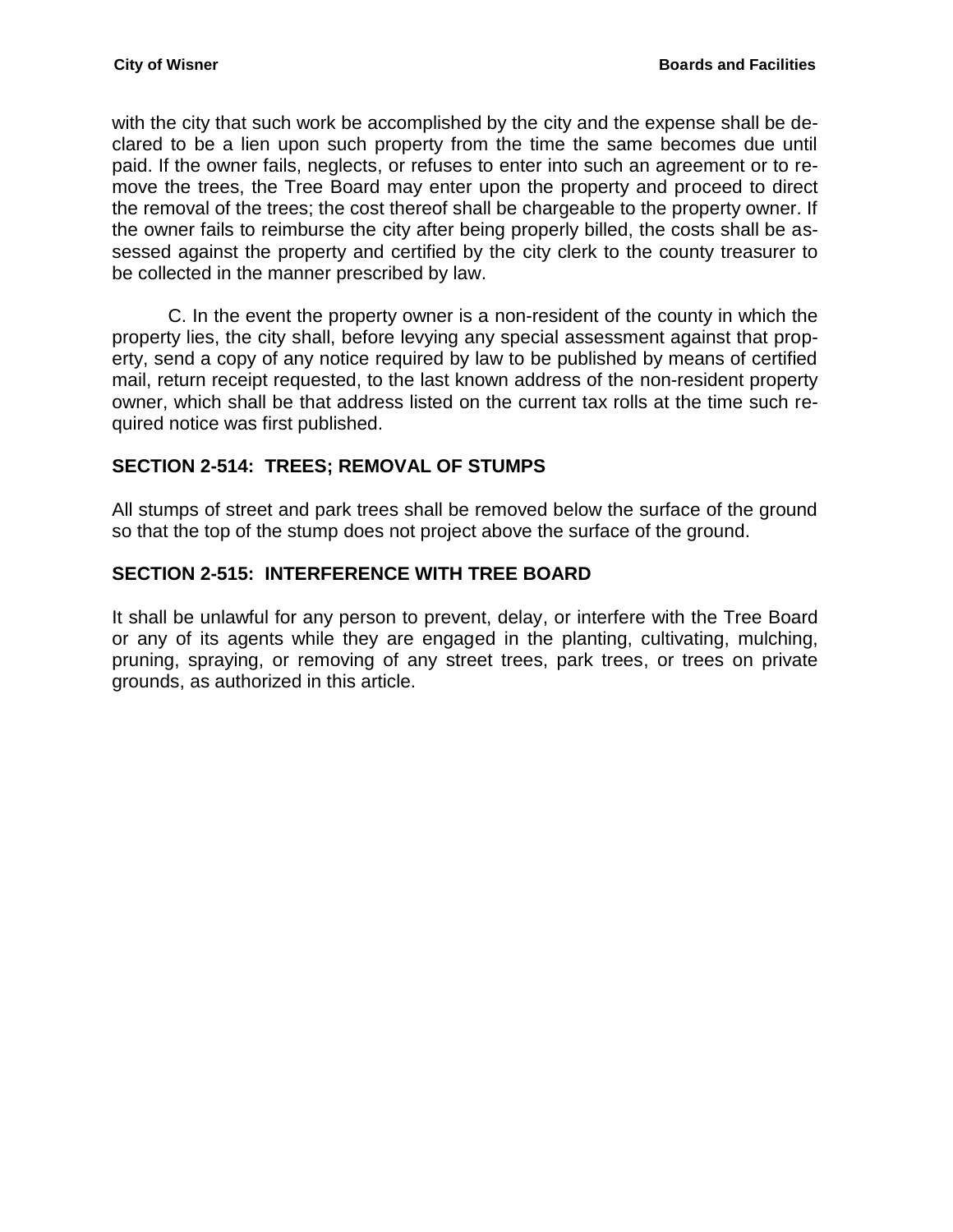# **Article 6 – Planning Commission**

(Neb. Rev. Stat. §§19-924 through 19-929) (Am. Ord. No. 98-874, 11/16/98)

## <span id="page-22-1"></span><span id="page-22-0"></span>**SECTION 2-601: MEMBERS**

The Planning Commission shall consist of seven members who shall represent, insofar as is possible, the different professions or occupations in the city and shall be appointed by the mayor by and with the approval of a majority vote of the City Council. Two of the regular members may be residents of the area over which the city is authorized to exercise extraterritorial zoning and subdivision regulation. When there is a sufficient number of residents in the area over which the city exercises extraterritorial zoning and subdivision regulation, one regular member of the commission shall be a resident from such area. If it is determined by the City Council that a sufficient number of residents reside in the area subject to extraterritorial zoning and subdivision regulation and no such resident is a regular member of the commission, the first available vacancy on the commission shall be filled by the appointment of such an individual. For purposes of this section, "a sufficient number of residents" shall mean 500 residents. All regular members of the commission shall serve without compensation and shall hold no other city office except when appointed to serve on the Board of Adjustment as provided in Neb. Rev. Stat. §19-908.

## <span id="page-22-2"></span>**SECTION 2-602: ALTERNATE MEMBER**

The mayor, with the approval of a majority vote of the City Council, may by ordinance provide for the appointment of one alternate member to the commission, who shall serve without compensation and shall hold no other city office. The term of the alternate member shall be three years and he or she shall hold office until his or her successor is appointed and approved. The alternate member may be removed from office in the same manner as a regular member. If the alternate member position becomes vacant other than through the expiration of the term, the vacancy shall be filled for the unexpired portion of the term by the mayor with the approval of a majority of the City Council. The alternate member may attend any meeting and may serve as a voting and participating member of the commission at any time when less than the full number of regular commission members is present and capable of voting.

## <span id="page-22-3"></span>**SECTION 2-603: TERMS; VACANCIES**

The term of each regular Planning Commission member shall be three years. All regular members shall hold office until their successors are appointed. Any member may, after a public hearing before City Council, be removed by the mayor with the consent of a majority vote of the council members for inefficiency, neglect of duty, malfeasance in office, or other good and sufficient cause. Vacancies occurring other than through the expiration of term shall be filled for the unexpired portion of the term by the mayor.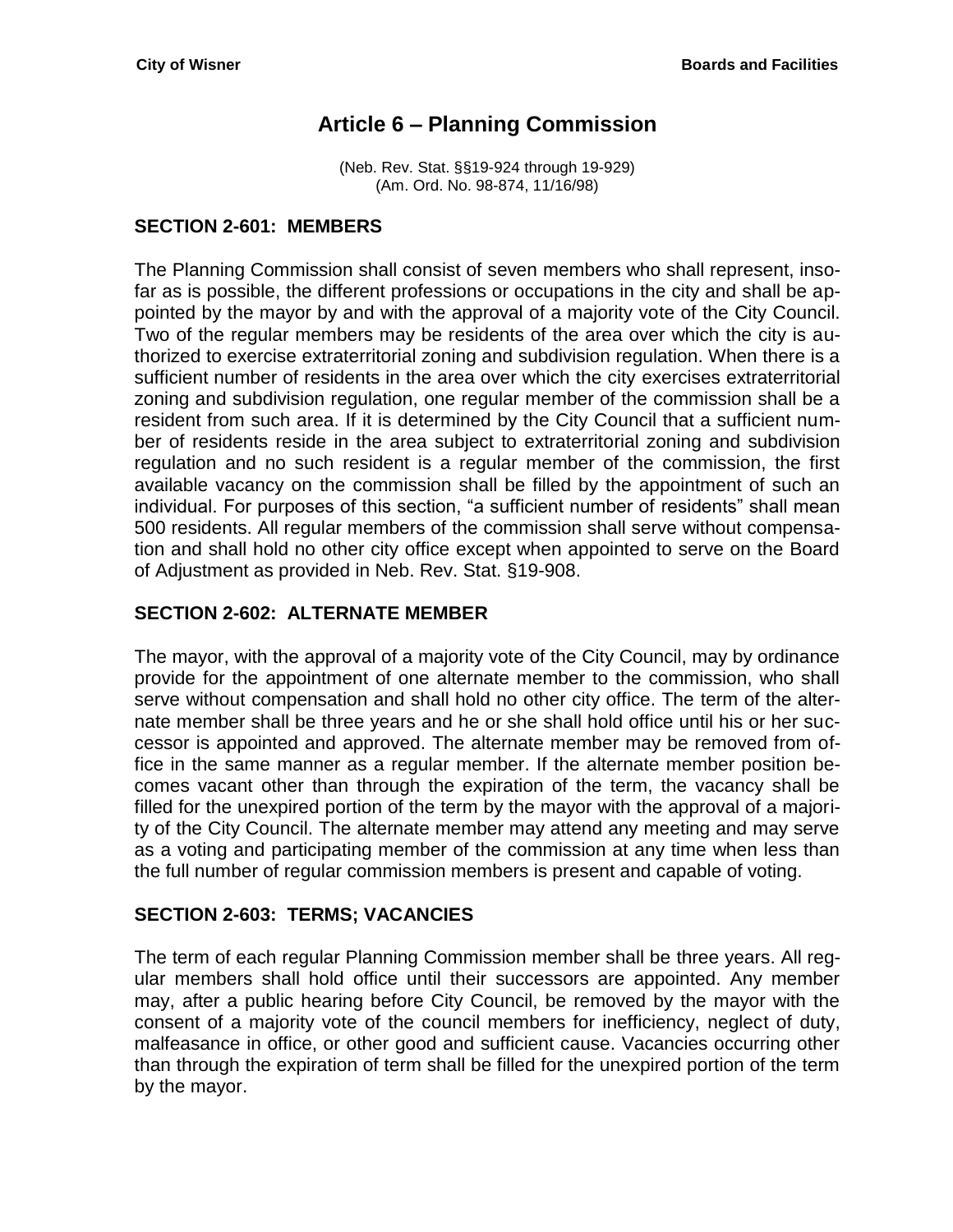## <span id="page-23-0"></span>**SECTION 2-604: OFFICERS; MEETINGS**

The Planning Commission shall elect its chairman from its members and create and fill such other of its offices as it may determine. The term of the chairman shall be one year and he or she shall be eligible for re-election. The commission shall hold at least one regular meeting in each calendar quarter, except the City Council may require the commission to meet more frequently and the chairman of the commission may call for a meeting when necessary to deal with business pending before the commission. A number of commissioners equal to a majority of the number of regular members appointed to the commission shall constitute a quorum for the transaction of any business. The commission shall adopt rules and regulations for the transaction of business and shall keep a record of its resolutions, transactions, findings, and determinations, which shall be a public record.

## <span id="page-23-1"></span>**SECTION 2-605: FUNDING**

The City Council may provide the funds, equipment, and accommodations necessary for the work of the Planning Commission but its expenditures, exclusive of gifts, shall be within the amounts appropriated for that purpose by the council; and no expenditures nor agreements for expenditures shall be valid in excess of such amounts.

## <span id="page-23-2"></span>**SECTION 2-606: POWERS AND DUTIES; APPEAL**

A. Except as provided in Neb. Rev. Stat. §§19-930 to 19-933, the Planning Commission shall (1) make and adopt plans for the physical development of the city, including any areas outside its boundaries which in the commission's judgment bear relation to the planning of such city and including a Comprehensive Development Plan as defined by Neb. Rev. Stat. §19-903; (2) prepare and adopt such implemental means as a capital improvement program, subdivision regulations, building codes, and a zoning ordinance in cooperation with other interested municipal departments; and (3) consult with and advise public officials and agencies, public utilities, civic organizations, educational institutions, and citizens with relation to the promulgation and implementation of the Comprehensive Development Plan and its implemental programs. The commission may delegate authority to any such group to conduct studies and make surveys for the commission, make preliminary reports on its findings, and hold public hearings before submitting its final reports. The City Council shall not take final action on matters relating to the Comprehensive Development Plan, capital improvements, building codes, subdivision development, the annexation of territory, or zoning until it has received the recommendation of the Planning Commission. The City Council shall by ordinance set a reasonable time within which the recommendation from the commission is to be received. A recommendation from the commission shall not be required for subdivision of existing lots and blocks whenever all required public improvements have been installed, no new dedication of public rights of way or easements is involved, and such subdivision complies with the ordinance requirements concerning minimum areas and dimensions of such lots and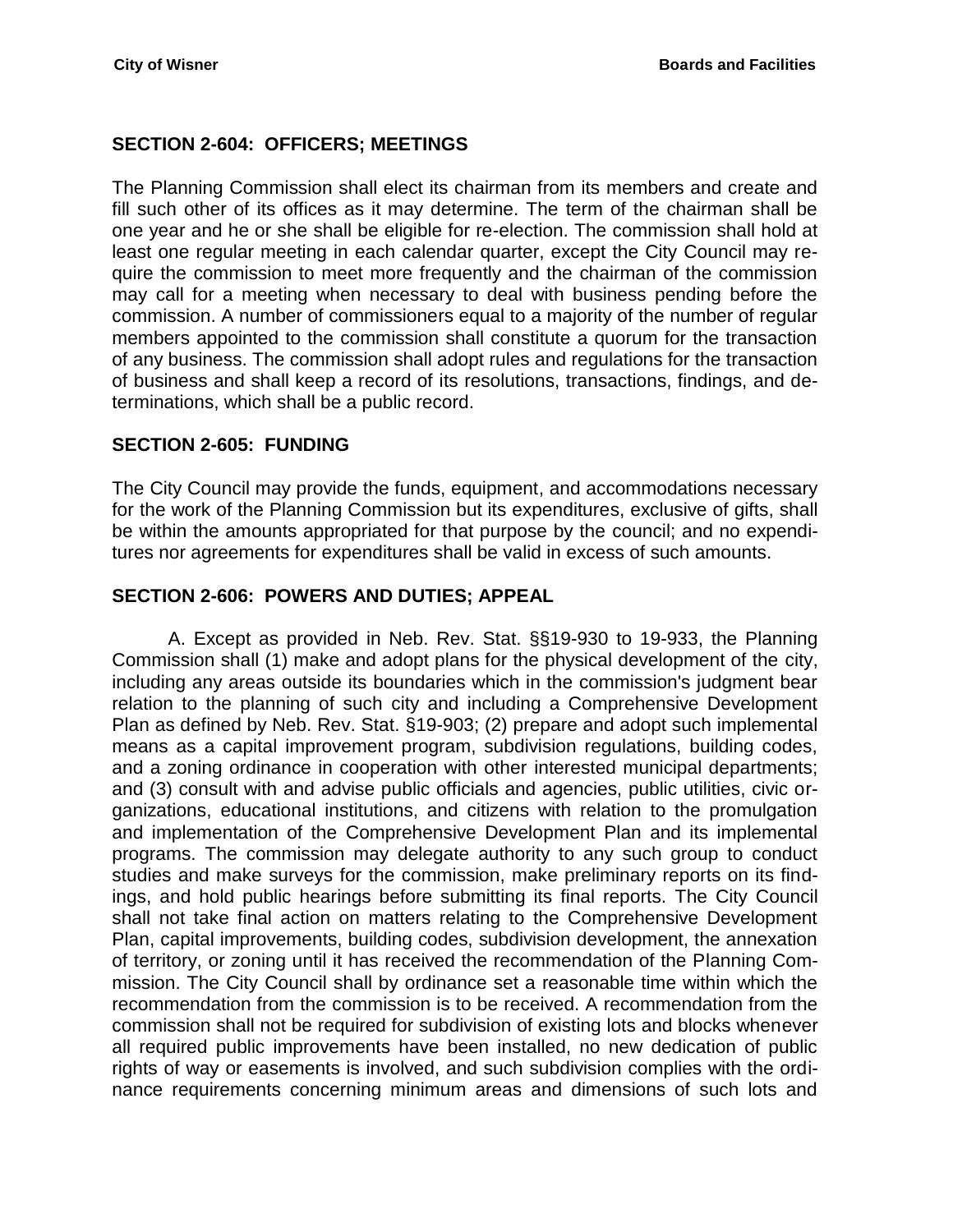blocks, if the City Council has designated an agent by ordinance pursuant to Neb. Rev. Stat. §19-916.

B. The commission may, with the consent of the City Council, in its own name (1) make and enter into contracts with public or private bodies, (2) receive contributions, bequests, gifts, or grant funds from public or private sources, (3) expend the funds appropriated to it by the city, (4) employ agents and employees, and (5) acquire, hold, and dispose of property. The commission may on its own authority make arrangements consistent with its program, conduct or sponsor special studies or planning work for any public body or appropriate agency, receive grants, remuneration, or reimbursement for such studies or work, and at its public hearings, summon witnesses, administer oaths, and compel the giving of testimony.

C. The commission may grant conditional uses or special exceptions to property owners for the use of their property if the City Council has, through a zoning ordinance or special ordinance, generally authorized the commission to exercise such powers and has approved the standards and procedures adopted by the commission for equitably and judiciously granting such conditional uses or special exceptions. The granting of a conditional use permit or special exception shall only allow property owners to put their property to a special use if it is among those uses specifically identified in the zoning ordinance as classifications of uses which may require special conditions or requirements to be met by the owners before a use permit or building permit is authorized. The power to grant conditional uses or special exceptions shall be the exclusive authority of the commission, except that the City Council may choose to retain for itself the power to grant conditional uses or special exceptions for those classifications of uses specified in the zoning ordinance. The council may exercise such power if it has formally adopted standards and procedures for granting such conditional uses or special exceptions in a manner that is equitable and will promote the public interest. An appeal of a decision by the commission or City Council regarding a conditional use or special exception shall be made to the District Court.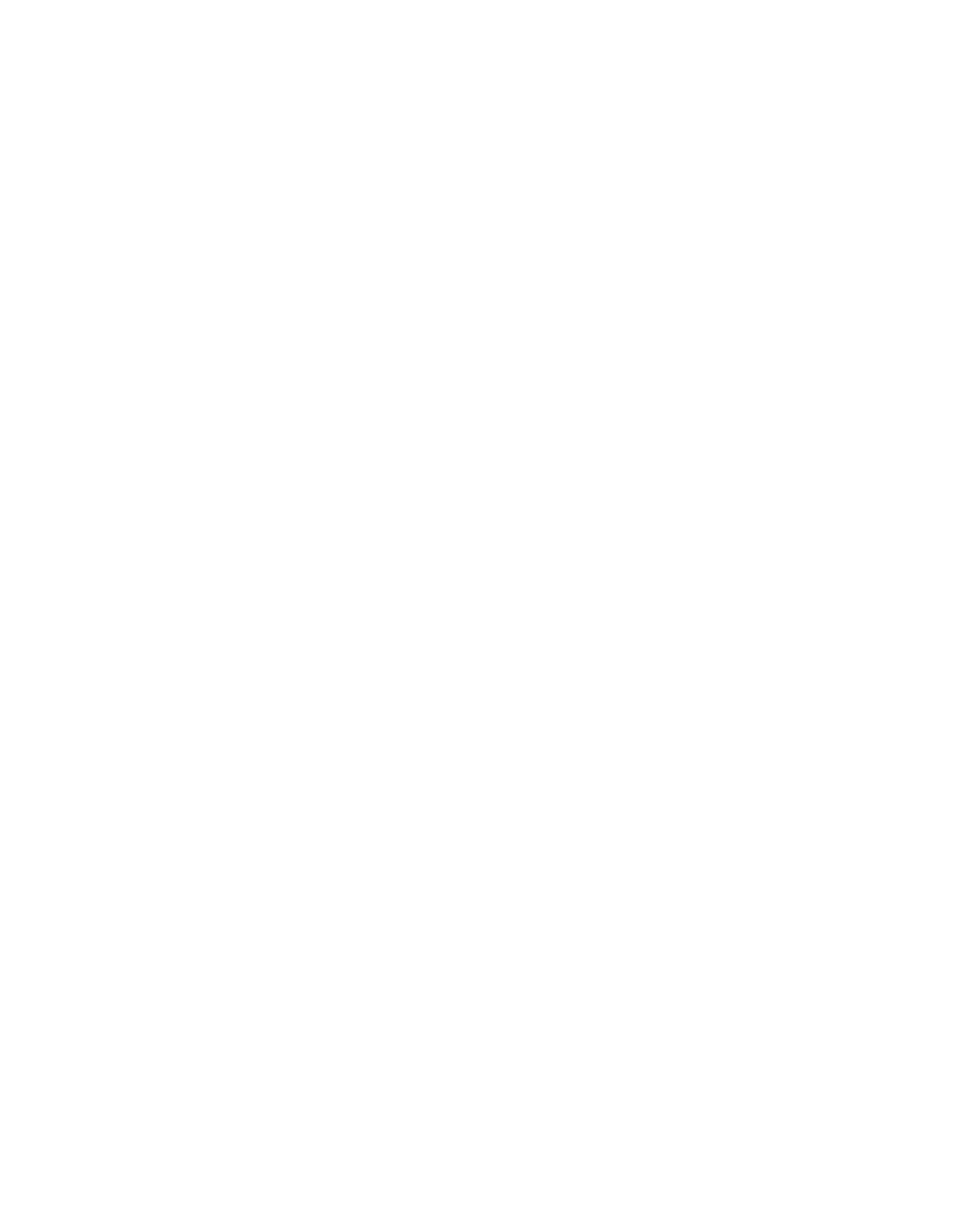# **Article 7 – Board of Adjustment**

(Neb. Rev. Stat. §§19-907 through 19-910)

## <span id="page-26-1"></span><span id="page-26-0"></span>**SECTION 2-701: COMPREHENSIVE DEVELOPMENT PLAN**

A. If the City Council adopts zoning or other regulations pursuant to Neb. Rev. Stat. §19-901 et seq., except as provided in subsection (B) herein, the council shall provide for the appointment of a Board of Adjustment. Any actions taken by the board shall not exceed the powers granted by Section 2-704 herein.

B. If the county has adopted a comprehensive development plan, as defined by Neb. Rev. Stat. §23-114.02, and is enforcing zoning regulations based upon such a plan, the zoning Board of Adjustment of the county shall, upon request of the City Council, serve as the zoning Board of Adjustment for the city.

#### <span id="page-26-2"></span>**SECTION 2-702: MEMBERS**

A. The mayor shall appoint, with the consent of the City Council, a Board of Adjustment which shall consist of five regular members plus one additional member designated as an alternate, who shall attend and serve only when one of the regular members is unable to attend for any reason. No member of the council shall serve as a member of the Board of Adjustment. One member only of the Board of Adjustment shall be appointed from the membership of the Planning Commission, and the loss of membership on the Planning Commission by such member shall also result in his or her immediate loss of membership on the Board of Adjustment and the appointment of another planning commissioner to the board. After the effective date of this section, the first vacancy occurring on the Board of Adjustment shall be filled by the appointment of a person who resides in the extraterritorial zoning jurisdiction of the city at such time as more than 200 persons reside within such area. Thereafter, at all times, at least one member of the Board of Adjustment shall reside outside the corporate boundaries of the city but within its extraterritorial zoning jurisdiction. The members of the board shall serve without compensation.

B. Each member of the board shall serve a term of three years unless reappointed and shall be removable only for cause by the City Council upon written charges and after a public hearing. Any vacancy shall be filled for the unexpired term of any member whose term becomes vacant.

#### <span id="page-26-3"></span>**SECTION 2-703: OFFICERS; MEETINGS**

All meetings of the board shall be open to the public and shall be held at such times as the City Council may designate or at such other times as the chairman may, in his or her discretion, call a meeting. No member of the board shall serve in the capacity of both chairman and secretary. Such chairman, or in his or her absence the acting chairman, may administer oaths and compel the attendance of witnesses. It shall be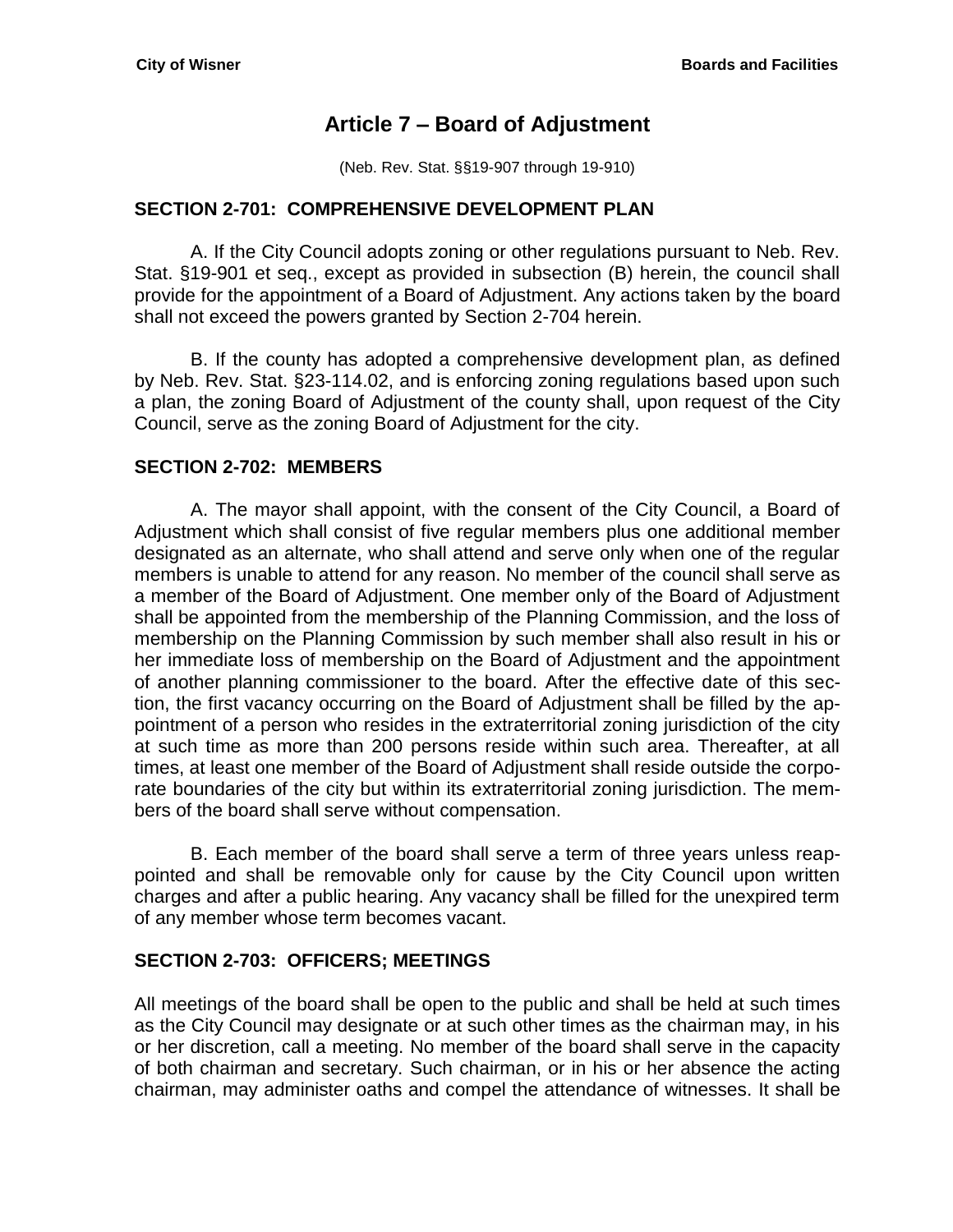the duty of the secretary to keep complete and accurate minutes of all board meetings, showing the vote of each member upon each question or, if absent or failing to vote, indicating such fact, and shall keep records of its examinations and other official actions, all of which shall be immediately filed in the office of the board and shall be a public record. A majority of the board shall constitute a quorum for the purpose of doing business. The board shall adopt rules in accordance with the provisions of Neb. Rev. Stat. §§19-901 to 19-914.

#### <span id="page-27-0"></span>**SECTION 2-704: POWERS AND DUTIES; APPEALS; INTERPRETATION OF MAPS; VARIANCES**

- A. It shall be the duty of the board:
	- 1. To hear and decide appeals where it is alleged there is error in any order, requirement, decision, or determination made by a municipal official based on or made in the enforcement of any zoning regulation or any regulation relating to the location or soundness of structures;
	- 2. To hear and decide, in accordance with the provisions of the zoning regulations, requests for interpretation of any map; and
	- 3. When by reason of exceptional narrowness, shallowness, or shape of a specific piece of property at the time of the enactment of the zoning regulations or by reason of exceptional topographic conditions or other extraordinary and exceptional situation or condition of such piece of property, the strict application of any enacted regulation under this section and Neb. Rev. Stat. §§19-901, 19-903 to 19-904.01, and 19-908 would result in peculiar and exceptional practical difficulties to or exceptional and undue hardships upon the owner of such property, to authorize, upon an appeal relating to the property, a variance from such strict application so as to relieve such difficulties or hardship, if such relief may be granted without substantial detriment to the public good and without substantially impairing the intent and purpose of any ordinance or resolution. No such variance shall be authorized by the board unless it finds that:
		- a. The strict application of the zoning regulation would produce undue hardship;
		- b. Such hardship is not shared generally by other properties in the same zoning district and the same vicinity;
		- c. The authorization of such variance will not be of substantial detriment to adjacent property and the character of the district will not be changed by the granting of the variance; and
		- d. The granting of such variance is based upon reason of demonstrable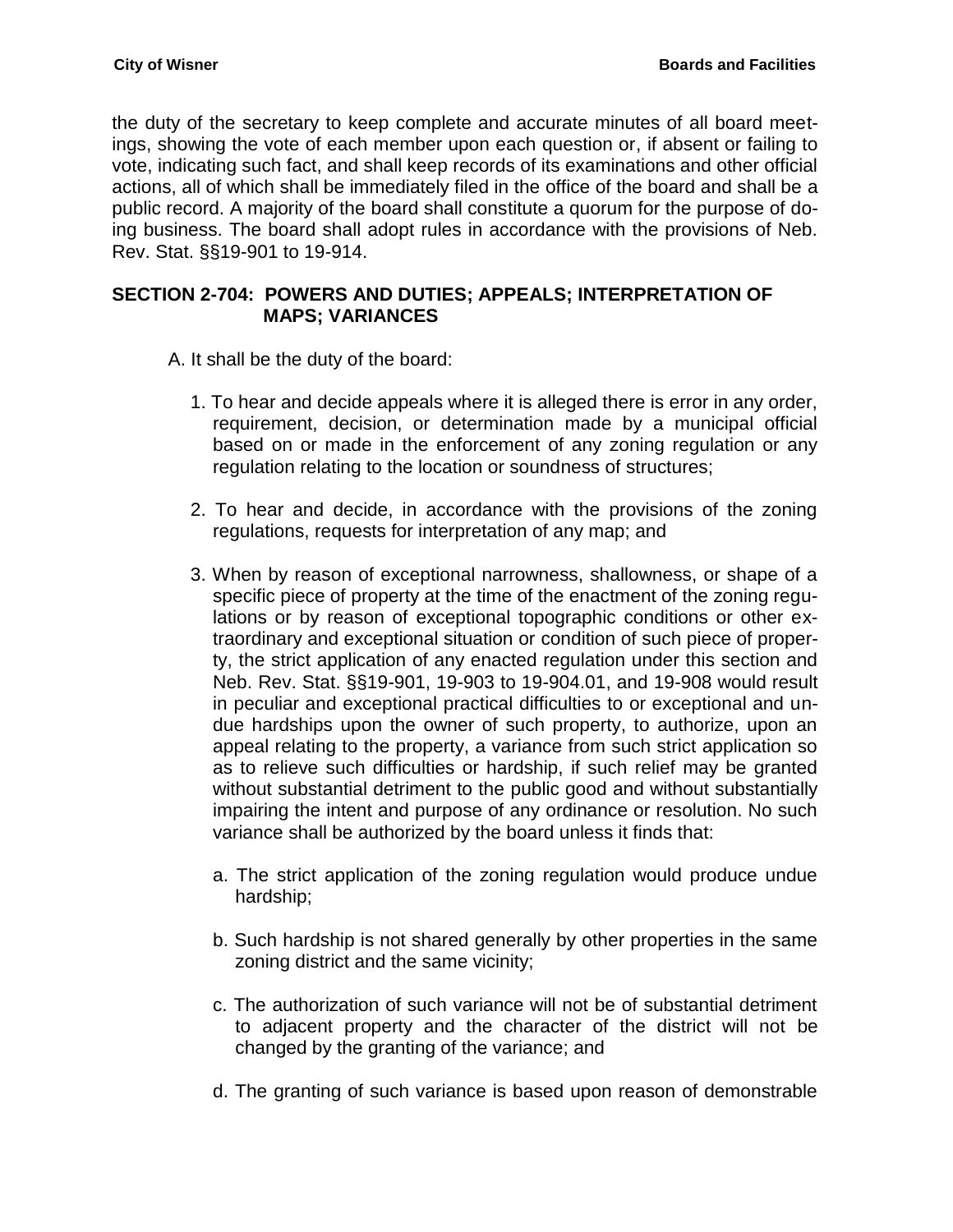and exceptional hardship as distinguished from variations for purposes of convenience, profit, or caprice. No variance shall be authorized unless the board finds that the condition or situation of the property concerned or the intended use of the property is not of so general or recurring a nature as to make reasonably practicable the formulation of a general regulation to be adopted as an amendment to the zoning regulations.

B. In exercising the above-mentioned powers, the board may reverse or affirm, wholly or partly, or may modify the order, requirement, decision, or determination appealed from and may make such order, requirement, decision, or determination as ought to be made and to that end shall have all powers of the officer from whom the appeal is taken. The concurring vote of four members of the board shall be necessary to reverse any order, requirement, decision, or determination of any such municipal official or to decide in favor of the applicant on any matter upon which it is required to pass under any such regulation or to effect any variation in such regulation.

C. Appeals to the Board of Adjustment may be taken by any person aggrieved or by any officer, department, board or bureau of the city affected by any decision of the administrative officer. Such appeal shall be taken within a reasonable time, as provided by the rules of the board, by filing with the officer from whom the appeal is taken and with the Board of Adjustment a notice of appeal specifying the grounds thereof. The officer from whom the appeal is taken shall forthwith transmit to the board all the papers constituting the record upon which the action appealed from was taken. An appeal stays all proceedings in furtherance of the action appealed from, unless the officer from whom the appeal is taken certifies to the Board of Adjustment, after the notice of appeal shall have been filed with him or her, that by reason of facts stated in the certificate a stay would, in his or her opinion, cause imminent peril to life or property. In such case proceedings shall not be stayed otherwise than by a restraining order which may be granted by the Board of Adjustment or by a court of record on application on notice to the officer from whom the appeal is taken and on due cause shown. The Board of Adjustment shall fix a reasonable time for the hearing of the appeal, give public notice thereof, as well as due notice to the parties in interest, and decide the same within a reasonable time. Upon the hearing any party may appear in person or by agent or by attorney.

D. In exercising the powers granted within this section, the board may, in conformity with Neb. Rev. Stat. §§19-901 to 19-915, reverse or affirm, wholly or partly, or may modify the order, requirement, decision, or determination appealed from, and may make such order, requirement, decision, or determination as ought to be made, and to that end shall have all the powers of the officer from whom the appeal is taken. The concurring vote of four members of the board shall be necessary to reverse any order, requirement, decision, or determination of any such administrative official or to decide in favor of the applicant on any matter upon which it is required to pass under any such regulation or to effect any variation in such regulation.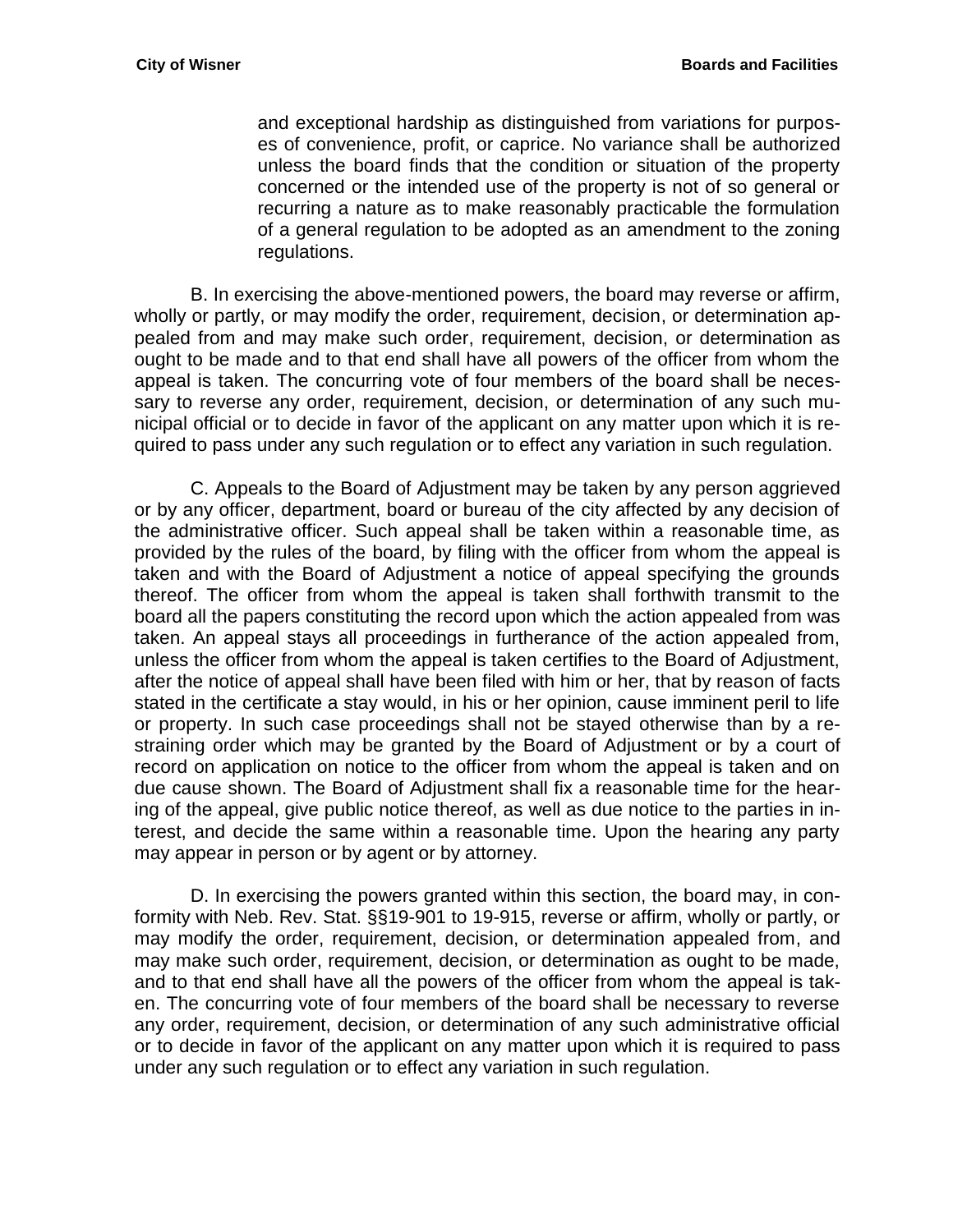#### <span id="page-29-0"></span>**SECTION 2-705: APPEAL PROCEDURE**

A. Any person or persons, jointly or severally, aggrieved by any decision of the Board of Adjustment or any taxpayer, officer, department, board, or bureau of the city may present to the District Court a petition duly verified, setting forth that such decision is illegal in whole or in part and specifying the grounds of such illegality. Such petition must be presented to the court within 15 days after the filing of the decision in the office of the board. Upon the filing of such petition, a summons shall be issued and served upon the Board of Adjustment, together with a copy of the petition. Return of service shall be made within four days after the issuance of the summons. Within ten days after the return day of such summons, the Board of Adjustment shall file an answer to the petition which shall admit or deny the substantial averments of the petition and shall state the contentions of the board with reference to the matters in dispute as disclosed by the petition. The answer shall be verified in like manner as required for the petition.

B. At the expiration of the time for filing answer, the court shall proceed to hear and determine the cause without delay and shall render judgment thereon according to the forms of law. If, upon the hearing, it appears to the court that testimony is necessary for the proper disposition of the matter, it may take evidence or appoint a referee to take such evidence as it may direct and report the same to the court with his or her findings of fact and conclusions of law, which shall constitute a part of the proceedings upon which the determination of the court shall be made. The court may reverse or affirm, wholly or partly, or may modify the decision brought up for review. The appeal to the court shall not stay proceedings upon the decision appealed from but the court may, on application, on notice to the board and on due cause shown, grant a restraining order. Any appeal from such judgment of the district court shall be prosecuted in accordance with the general laws of the state regulating appeals in actions at law.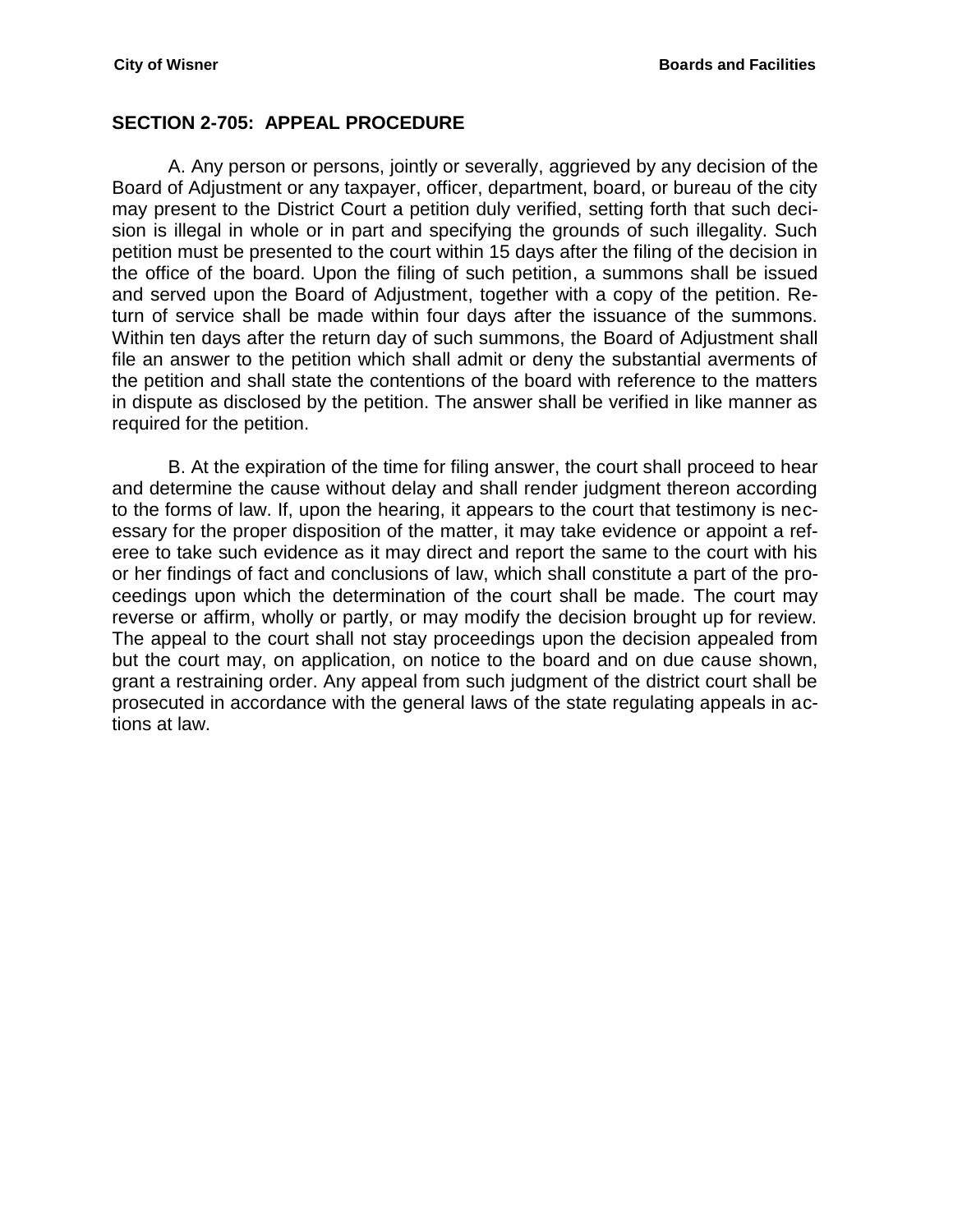## **Article 8 – Housing Authority**

### <span id="page-30-1"></span><span id="page-30-0"></span>**SECTION 2-801: CONTINUED EXISTENCE AS HOUSING AGENCY**

A. The local housing authority established under prior state law and in existence on January 1, 2000, shall have continued existence as a housing agency under the Nebraska Housing Agency Act and shall conduct its operations consistent with the act. All property, rights in land, buildings, records, and equipment and any funds, money, revenue, receipts, or assets of the authority belong to the agency as successor. All obligations, debts, commitments, and liabilities of the authority are obligations, debts, commitments, and liabilities of the successor agency.

B. Any resolution by the Housing Authority and any action taken by the authority prior to January 1, 2000, with regard to any project or program which was to be completed within or to be conducted for a 12-month period following January 1, 2000, and which resolution or action was lawful under state law as it existed prior to January 1, 2000, is a lawful resolution or action of the successor agency and binding upon the successor agency and enforceable by or against the agency notwithstanding that such resolution or action is inconsistent with, not authorized by, or prohibited under the provisions of the act.

C. All commissioners of the Housing Authority and all officers, legal counsel, technical experts, directors, and other appointees or employees of the agency holding office or employment by virtue of any such prior law on January 1, 2000, shall be deemed to have been appointed or employed under the act. (Neb. Rev. Stat. §71-1576) (Ord. No. 2000-918, 12/21/00)

#### <span id="page-30-2"></span>**SECTION 2-802: MEMBERS; TERMS; RESIDENCY; EXPENSES**

The City Council shall appoint five persons who shall constitute the Housing Authority, called the commissioners. Each commissioner shall serve a term of five years unless reappointed. All vacancies shall be filled for the unexpired terms. The council may appoint one of its members to serve as one of the members of the authority for such term as the council may determine. No person shall serve as a commissioner unless he or she resides within the area of operation of the Housing Authority. A commissioner shall receive no compensation for his or her services but shall be entitled to the necessary expenses, including travel expenses, incurred in discharge of his or her duties.

(Neb. Rev. Stat. §§71-1594, 71-1596, 71-1598; 71-15,107)

#### <span id="page-30-3"></span>**SECTION 2-803: MEETINGS**

The Housing Authority shall meet at such times as the City Council may designate. The commissioners shall elect a chairman and vice-chairman and shall have the power to employ an executive director who shall serve as an officio secretary of the Housing Authority. A majority of commissioners shall constitute a quorum for the purpose of conducting business, exercising powers, and for all other purposes. Action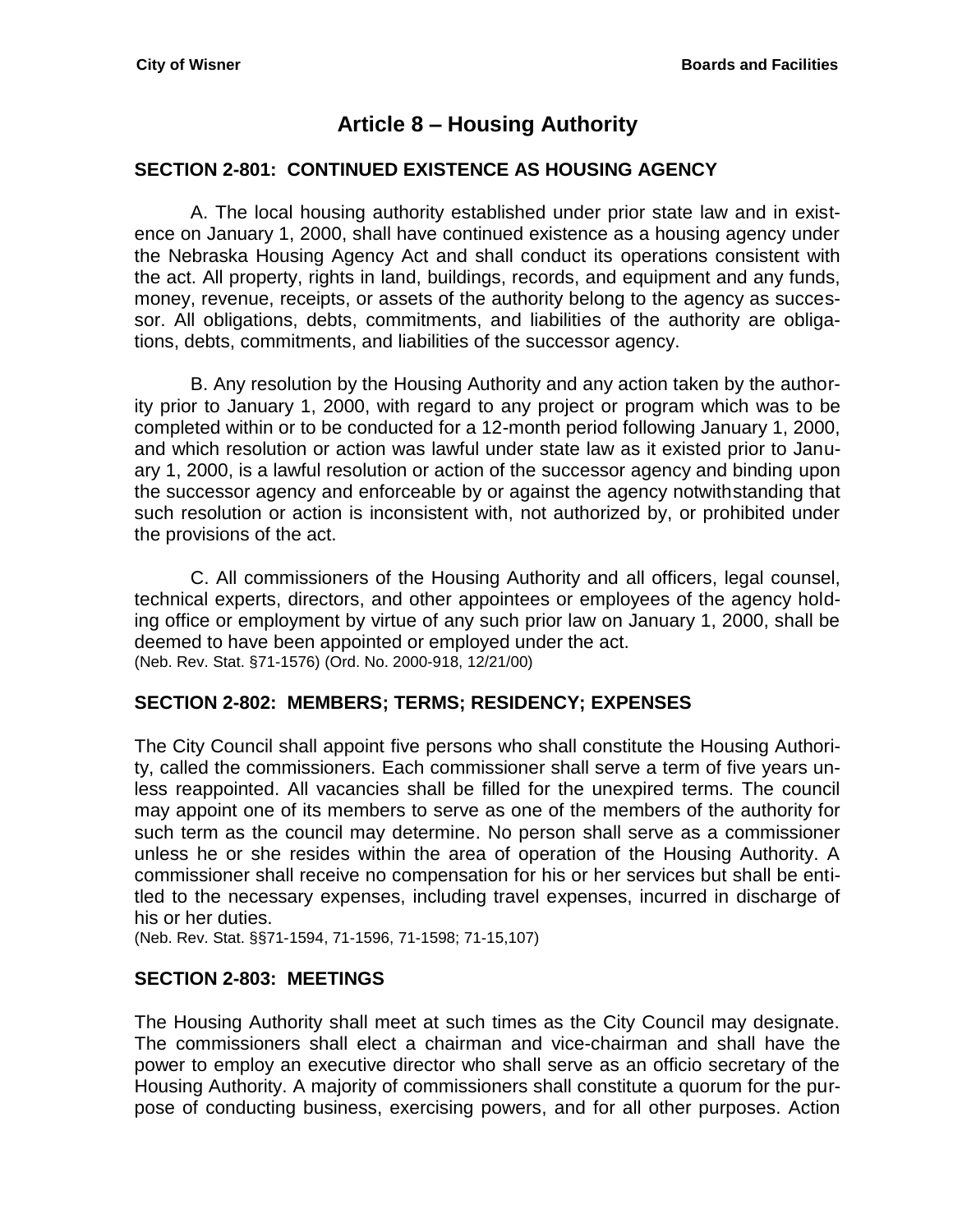may be taken by the authority upon the vote of the majority of the commissioners present unless in any case the bylaws of the authority shall require a larger number. (Neb. Rev. Stat. §§71-1594, 71-1595)

## <span id="page-31-0"></span>**SECTION 2-804: DUTIES**

The Housing Authority shall keep an accurate account of all its activities and of all its receipts and disbursements and shall make a report to the City Council on all such information. The authority may employ legal counsel or it may call upon the chief law officer of the city for such services as it may require. It may employ technical experts and such other officers, agents, and employees as it may require and shall determine their qualifications, duties, compensations, and terms of office. The authority may delegate such other powers and duties to its agents or employees as it may deem proper.

## <span id="page-31-1"></span>**SECTION 2-805: REMOVAL OF MEMBER**

A commissioner may be removed for neglect of duty, misconduct in office, or conviction of any felony by the mayor, who shall send a notice of removal to such commissioner. The said notice shall set forth the charges against him or her. Unless within ten days from the receipt of such notice the commissioner files with the city clerk a request for a hearing before the City Council, the commissioner shall be deemed removed from office. If a request for hearing is so filed, the council shall hold a hearing no sooner than ten days after the date a hearing is requested, at which hearing the commissioner shall have the right to appear in person or by counsel and the City Council shall determine whether the removal shall be upheld. If the removal is not upheld by the council, the commissioner shall continue to hold his or her office. (Neb. Rev. Stat. §71-15,105)

## <span id="page-31-2"></span>**SECTION 2-806: CONFLICT OF INTEREST**

During his or her tenure and for one year thereafter, no commissioner, officer, or employee of the Housing Authority shall voluntarily acquire any interest, direct or indirect, in any project or in any property included or planned to be included in any project or in any contract or proposed contract relating to any housing project. If any such commissioner, officer, or employee involuntarily acquires any such interest or voluntarily or involuntarily acquired any such interest prior to appointment or employment as commissioner, officer, or employee, he or she shall immediately disclose such interest in writing to the authority and such disclosure shall be entered upon the minutes. He or she shall not participate in any action by the authority relating to the property or contract in which he or she has any such interest; provided, nothing herein shall apply to the acquisition of any interest in notes or bonds of the authority issued in connection with any housing project or to the execution of agreements by banking institutions for deposit or handling of funds in connection with a project or to act as trustee under any trust indenture or to utility services, the rates for which are fixed or controlled by a governmental agency.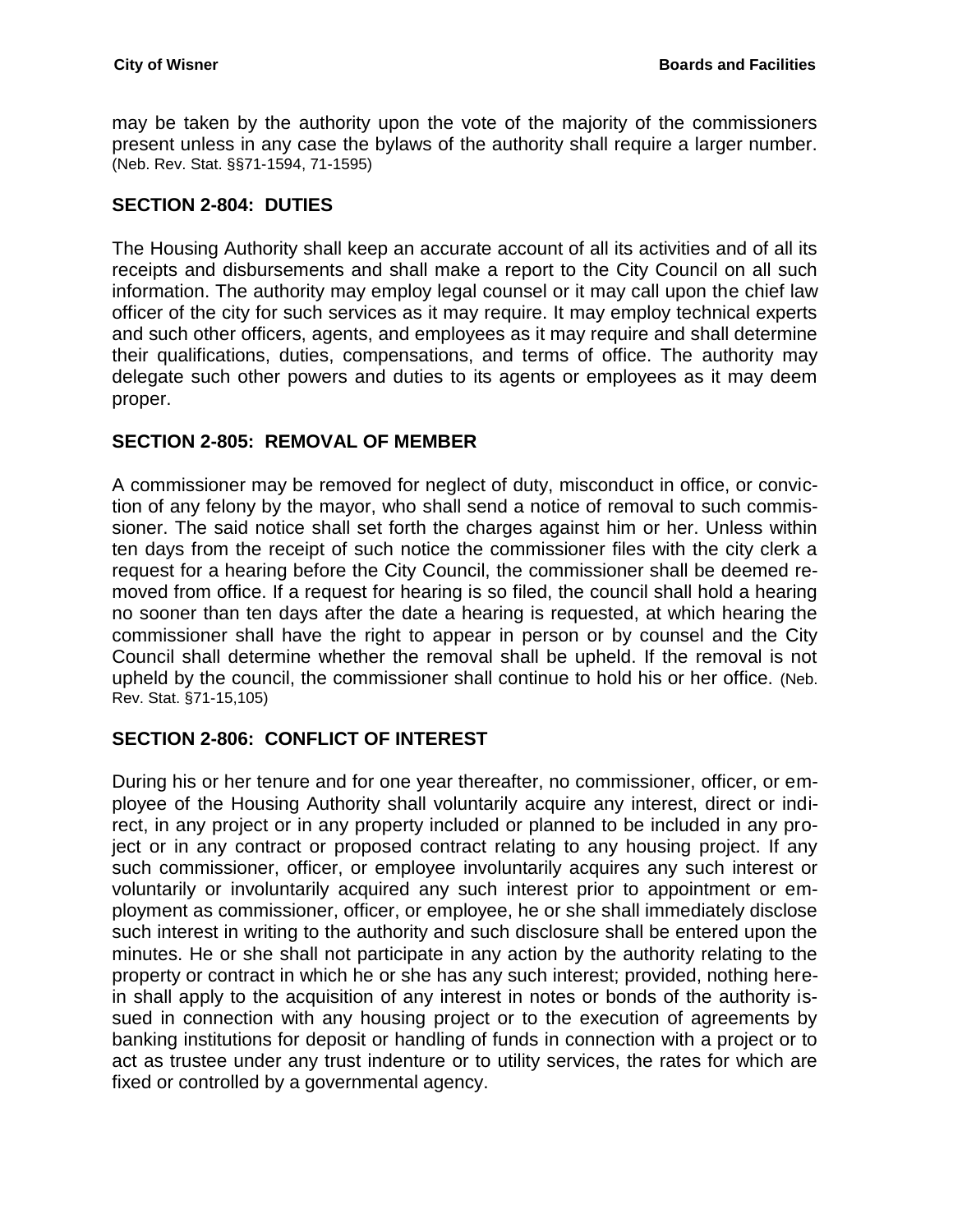# **Article 9 – Wisner Care Center**

## <span id="page-32-1"></span><span id="page-32-0"></span>**SECTION 2-901: ADVISORY BOARD; CREATION**

The mayor and City Council of the City of Wisner hereby create a Wisner Care Center Advisory Board. The board shall consist of five members of the community and the city administrator/clerk/treasurer, who shall be an *ex officio* member at all times. (Ord. No. 2015-1098)

## <span id="page-32-2"></span>**SECTION 2-902: ADVISORY BOARD; QUALIFICATIONS; TERMS**

Wisner Care Center Advisory Board members shall be registered voters. They shall first be nominated for membership by the members of the City Council who sit on the care center committee and then appointed by the mayor with the consent of the entire council. Board members shall serve terms of five years each. No member shall be limited in the number of terms he or she may serve. Board members shall serve without compensation. (Ord. No. 2015-1098)

## <span id="page-32-3"></span>**SECTION 2-903: ADVISORY BOARD; POWERS AND DUTIES**

The Wisner Care Center Advisory Board is not a board created pursuant to Neb. Rev. Stat. §17-966, as amended, as the mayor and City Council retain ultimate control of the Wisner Care Center including but not limited to the power to establish rules for the management, operation, and use of the facility. The board and each of its members, however, shall have the power and duty to make nonbinding recommendations to the mayor and City Council and to Wisner Care Center staff as to how the facility may be better managed, operated and used, as well as how it may more efficiently and better serve its residents and the community. The board shall serve as a conduit of communication between the mayor and City Council and Wisner Care Center staff, including the administrator and director of nursing of said center, as well as a conduit of communication between the public and Wisner Care Center staff and/or the public and the mayor and council. The board shall meet as necessary, but no less frequently than once each quarter. (Ord. No. 2015-1098)

#### <span id="page-32-4"></span>**SECTION 2-904: MANAGEMENT**

Notwithstanding that the city treasurer is the custodian of Wisner Care Center funds, the care center shall be managed as follows:

A. The mayor shall have the power to appoint a suitable administrator of the Wisner Care Center, subject to approval by a majority of the City Council. The council shall establish the salaries for the administrator and director of nursing by ordinance.

B. The administrator shall have the authority to hire the Wisner Care Center supervisory and support staff; to fix their compensation, albeit within any guidelines or range of salaries or wages the City Council may establish from time to time; and to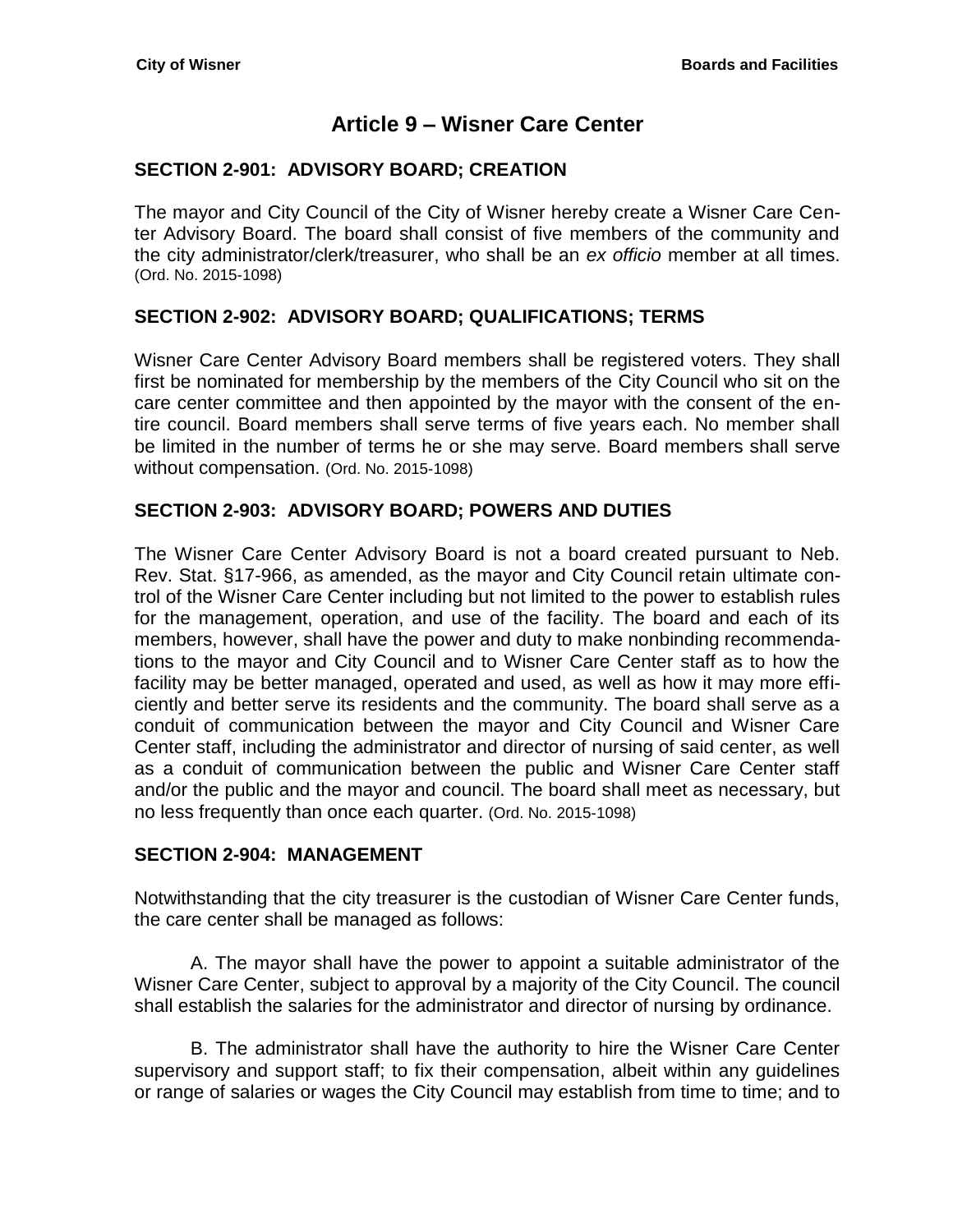discipline and terminate such supervisory and support staff at his or her discretion.

C. The administrator shall have the power to establish such regulations for the governing of the Wisner Care Center as may be deemed necessary for its preservation. To maintain its usefulness and efficiency, the administrator shall fix and impose the general rules of the facility, room rental rates, ancillary charges, costs of meals and any and all other standard and fixed charges for the public and shall have and exercise any and all other powers as may be necessary for maintaining a nursing home facility, in conjunction with the mayor and City Council. (Ord. No. 2014-1095, 11/3/14)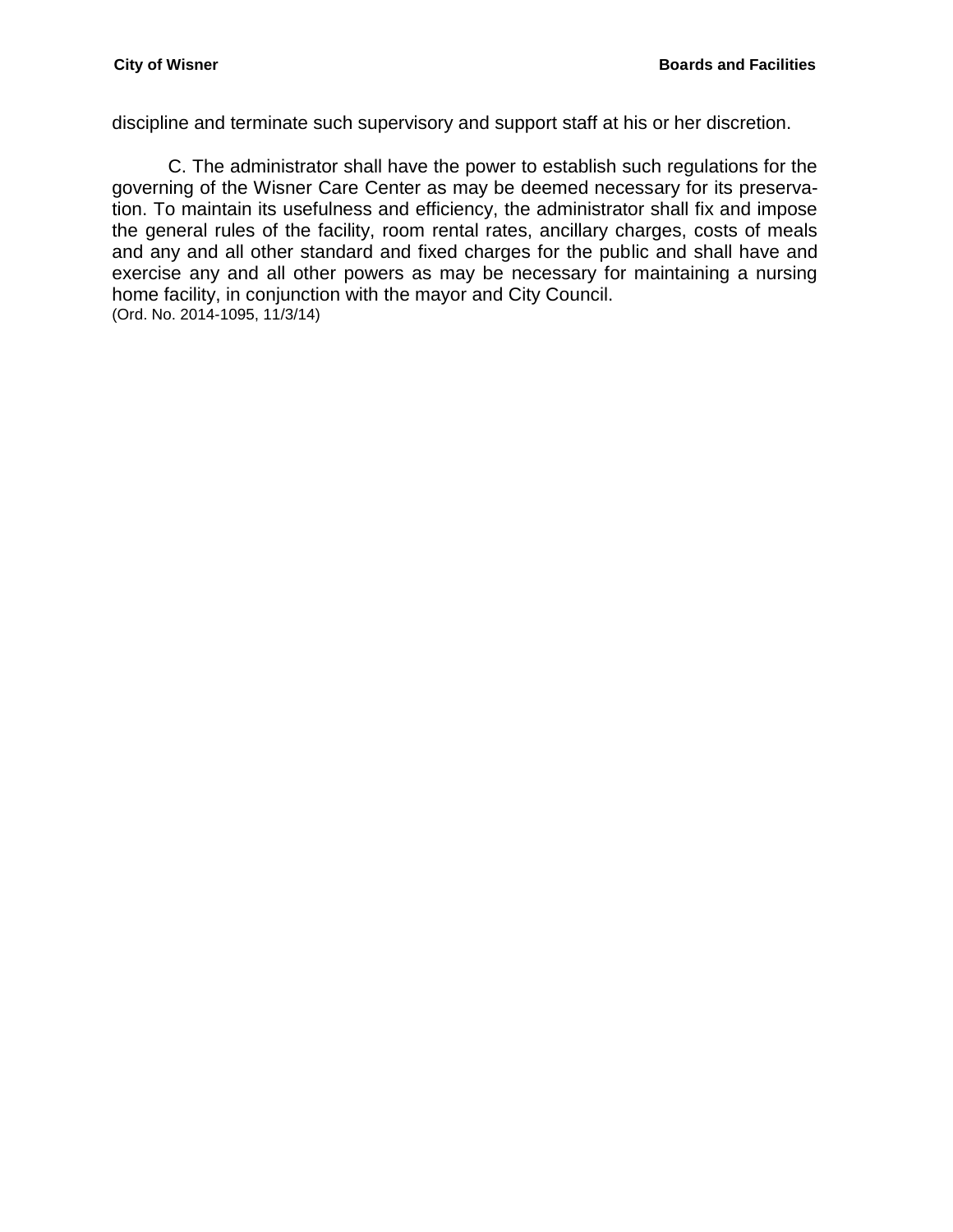## **Article 10 – Auditorium**

#### <span id="page-34-1"></span><span id="page-34-0"></span>**SECTION 2-1001: OWNERSHIP**

The city owns and manages the auditorium through the utilities superintendent. The council, for the purpose of defraying the cost of the management, maintenance, and improvements on the auditorium, may each year levy a tax not exceeding the maximum limit prescribed by state law on the actual valuation of all real estate and personal property within the city that is subject to taxation. The revenue from the said tax shall be known as the auditorium fund and shall include all gifts, grants, deeds of conveyance, bequests, or other valuable income-producing personal property and real estate from any source for the purpose of endowing the auditorium. The auditorium fund shall at all times be in the custody of the city treasurer. The utilities superintendent shall have the power to hire and supervise such employees as it may deem necessary and shall pass such rules and regulations for the operation of the auditorium as may be proper for its efficient management. All actions by the utilities superintendent shall be under the supervision and control of the City Council. (Neb. Rev. Stat. §§17-953 through 17-955)

## <span id="page-34-2"></span>**SECTION 2-1002: RENTALS**

The City Council may, for the purpose of defraying the expenses involved in maintaining, improving, managing, and beautifying the auditorium, make a reasonable rental charge for its use by any person or organization. The utilities superintendent shall prescribe rules and regulations for such rentals subject to the review of the City Council. Rental rates may be structured for classes of persons and organizations in a reasonable manner; provided, nothing herein shall be construed to permit or allow discrimination on the basis of race, creed, color, or national origin in the classification of persons and organizations for rental purposes. (Neb. Rev. Stat. §17-953)

#### <span id="page-34-3"></span>**SECTION 2-1003: RULES AND REGULATIONS**

The utilities superintendent shall have the power and authority to enact bylaws, rules, and regulations for the protection of the auditorium and the safety of those using the said facilities. The superintendent may provide suitable penalties for the violation of such bylaws, rules, and regulations subject to the supervision and review of the City Council. All damage suffered by the auditorium during any rental shall be assessed against the person or organization responsible for the rental thereof or the amount shall be deducted from the damage deposit which the City Council may in its discretion have required prior to the said rental. The council may require during any rental the presence of persons deputized as city police to insure that the said rules and regulations and the municipal code are not violated. The wages of such persons shall be set by resolution of the City Council and shall be paid prior to the beginning of the rental period. All rental fees, rules, and regulations shall be as set by resolution of the council and kept on file for public inspection at the office of the city clerk during office hours. (Neb. Rev. Stat. §17-953)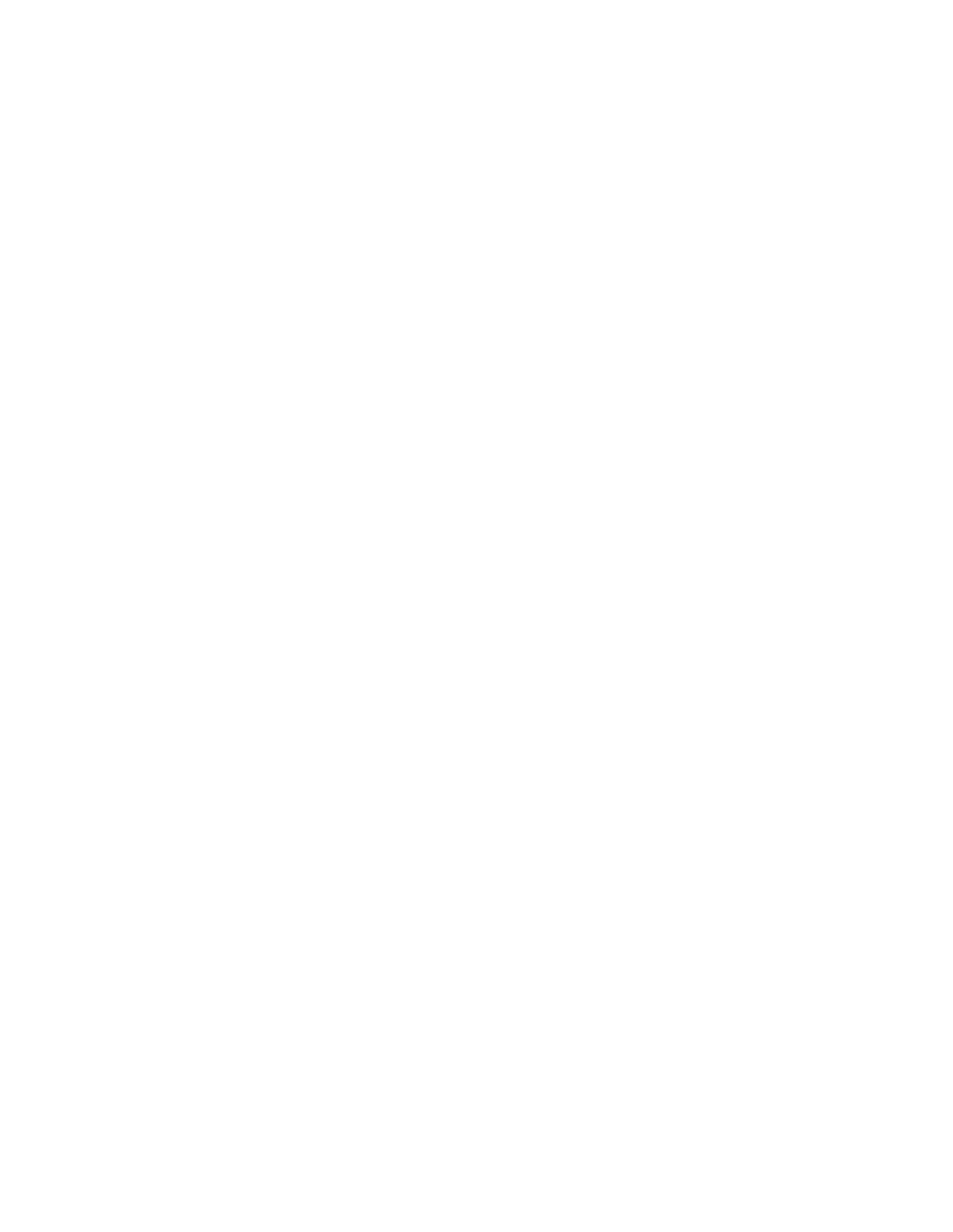# **Article 11 ─ Community Redevelopment Authority**

(Neb. Rev. Stat. §18-2101) (Ord. No. 2013-1072, 9/16/13)

## <span id="page-36-1"></span><span id="page-36-0"></span>**SECTION 2-1101: CREATION; MEMBERS; TERMS**

The city hereby creates the Community Redevelopment Authority with all rights and obligations provided for community redevelopment authorities in the Community Development Law (Act) pursuant to Neb. Rev. Stat. §18-2101 et seq. The authority shall consist of members appointed by the mayor, with the City Council's approval, who shall initially serve terms as set forth by resolution of the council. As the terms of the members of the authority expire, the mayor, with the approval of the City Council, shall appoint or reappoint a member of the authority for a term of five years to succeed the member whose term shall have expired.

## <span id="page-36-2"></span>**SECTION 2-1102: POWERS**

The authority hereby created shall function under the direction of its chair and its authorized members and shall exercise the powers herein described or referred to and as determined by resolution or ordinance duly adopted from time to time by the authority. Meetings shall be held at such times as the City Council may designate. The authority shall exercise all rights and powers granted to community redevelopment authorities pursuant to the Act.